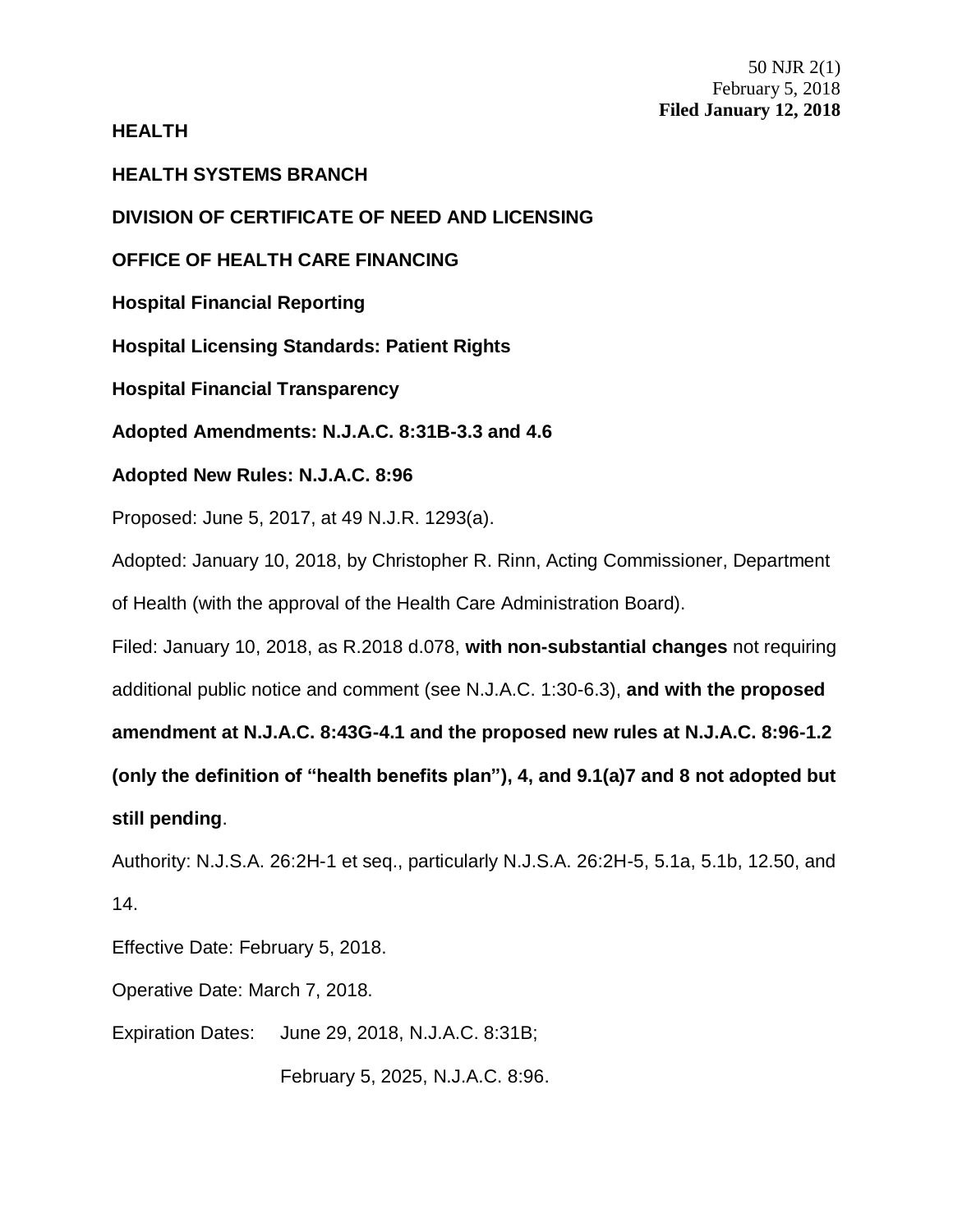**Summary** of Public Comments and Agency Responses:

The Department received comments from the following:

1. Martin Allen, Esq., Warren Township, NJ;

2. Sean J. Hopkins, Senior Vice President, Federal Relations and Health Economics, New Jersey Hospital Association, Princeton, NJ;

3. Christopher Hughes, Assistant Vice President, Government Relations, Virtua, Marlton, NJ;

4. Suzanne Ianni, President and CEO, Hospital Alliance of New Jersey, Trenton, NJ; and

5. Ann Twomey, President, Health Professionals and Allied Employees, AFT/AFL-CIO, Emerson, NJ.

Quoted, summarized, and/or paraphrased below, are the comments and the Department's responses. The numbers in parentheses following the comments below correspond to the commenter numbers above.

1. COMMENT: A commenter "strongly favors the [proposed new rules at N.J.A.C. 8:96] and the associated amendments" because they "would assist [New Jersey] taxpayers, [assessors], and municipalities, [which subsidize hospitals] through tax exemptions…, in having a better understanding of the financial success of some of these healthcare conglomerates. Many of these large hospital entities not only have total … revenues in the billions, but, executive salaries and margins in the tens of millions. [Many] times revenues are funneled from the 'not-for-profit' hospital to for[- ]profit owned and non-owned for[-]profit companies[, which are financial] facts that these hospitals are reticent … to disclose …. The proposed [rulemaking] would greatly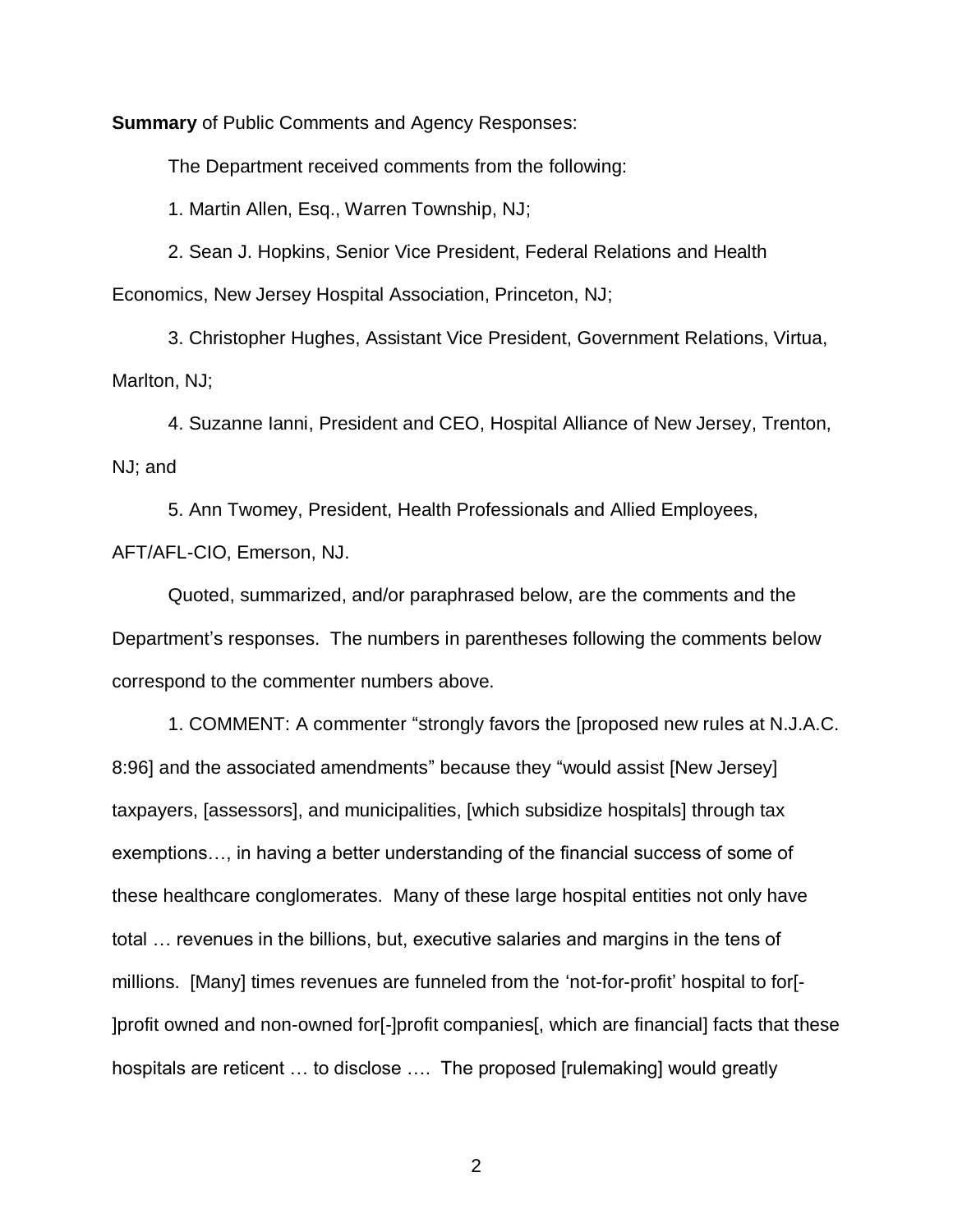enhance oversight, particularly by requiring the larger multi-hospital systems to break down their financial reports by hospital. [Proposed new N.J.A.C.] 8:96-2.1(a) [would be] very important in requiring this breakdown because it would address the [assertion of system hospitals] that the 'system is too big to keep such small financial records.' [This is a frustrating] response when 'too big' means tens if not hundreds of millions of dollars. The proposed rule and sanctions [would] be a great help in bringing to light whether or not these hospitals should reform [their] business models to reflect non-profit goals[,] such as by reducing their prices to patients, or even providing economic support for and [the rationale] of their [charge masters]. The public policy goal should be to find a way to provide quality care at better prices. Hopefully, working together[,] the [Department] and [New Jersey] taxing authorities can rein in these abuses. If hospitals are run using a truly [not-for-profit] model[,] medical costs will go down. The [proposal Summary] notes that during meetings with [stakeholders,] the hospitals asserted that the proposed disclosures would create unfair advantages to competitors or bidders. [The commenter has] encountered similar arguments in the hospital litigants seeking protective confidentiality orders from the courts, with only empty assertions of fictional competitors. However, … increased competition encourages the public policy economic result of reduced medical and hospital costs. When hospitals and providers compete in the market place, the patient consumer wins." (1)

2. COMMENT: A commenter "supports the overall objectives of the proposed [amendments and new rules, which are] to 'establish financial transparency standards….'" (3)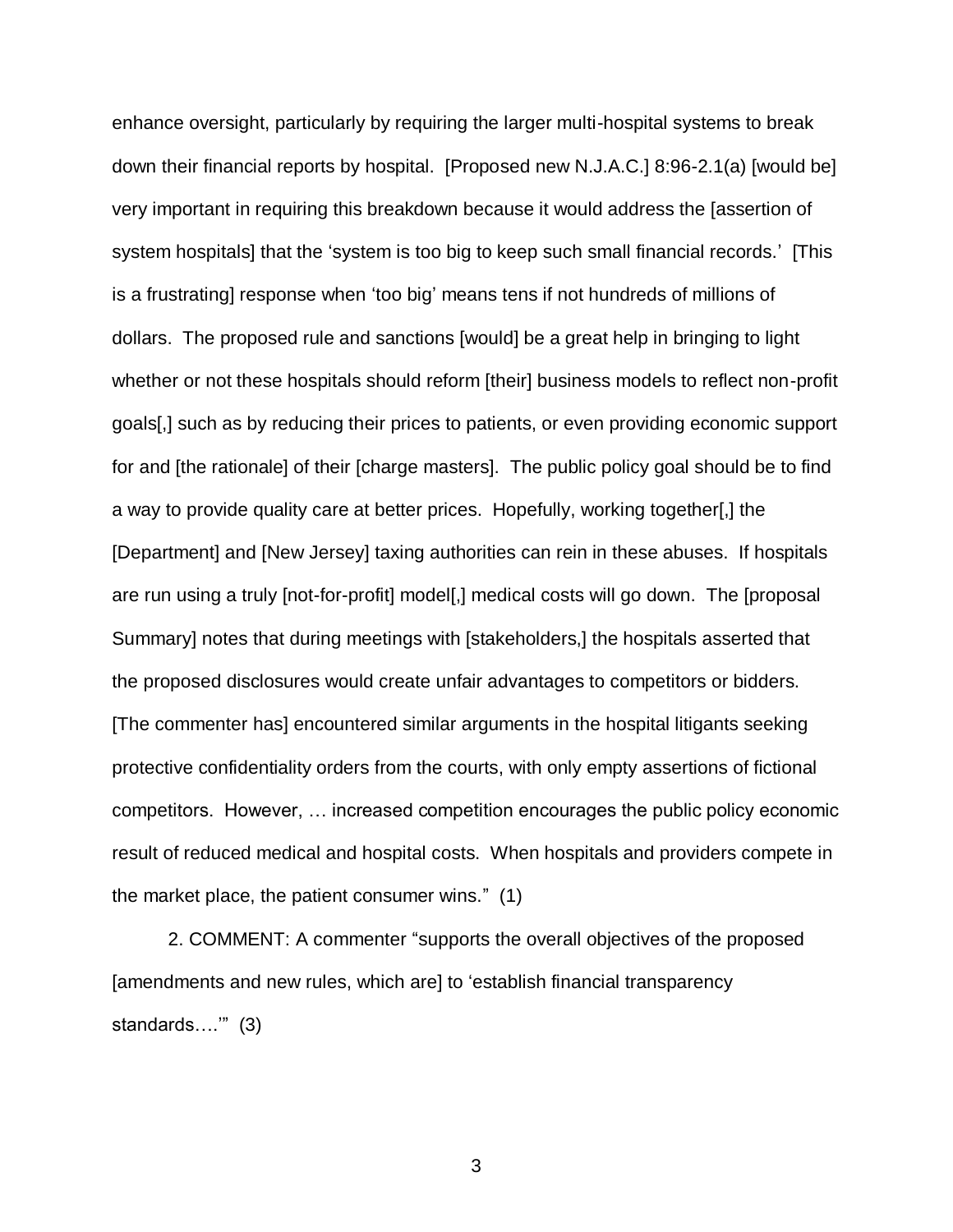3. COMMENT: A commenter states, "[over] the last several years, New Jersey's healthcare systems have rapidly consolidated. The financial stability of hospitals has improved in [New Jersey,] giving communities ease that healthcare services will be maintained. [This] stability in the market has brought challenges to understand the complexities of hospital operations and finances. It is essential for communities, patients, and workers to have easy access to [hospitals'] audited and unaudited financial statements, so they can better understand how their hospital is investing in care and services. Hospitals in [New Jersey] serve the public [and] rely on financial support from the government and these rules will help to improve accountability onto the hospitals, something some hospitals have attempted to sidestep….

[The commenter] believes the proposed [amendments and new] rules are a step towards greater transparency, accountability, and enforcement [and] will help level the playing field for the citizens of New Jersey as they try to make educated decisions in the critical moments of their health care." (5)

RESPONSE TO COMMENTS 1, 2, AND 3: The Department acknowledges the commenters' support of the proposed amendments and new rules.

4. COMMENT: A commenter states that it, and its member hospitals, "are committed to transparency with their patients and community. For years[, New Jersey] hospitals have voluntarily reported charges information and quality data and shared them via a public … website [that the commenter maintains. The commenter] has developed numerous resources including the Patient Financial Resources Toolkit to assist [its member hospitals] in communicating data and insurance information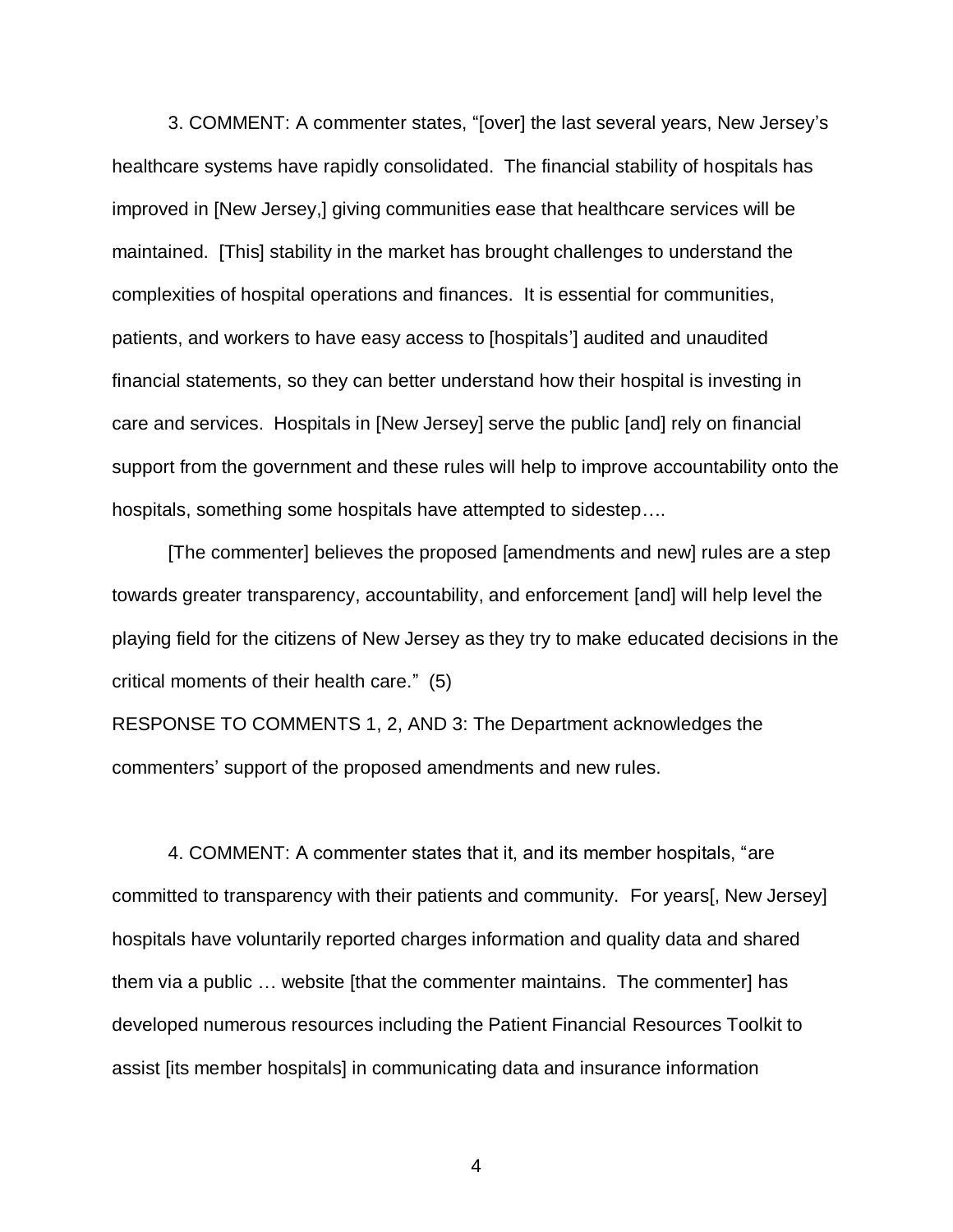effectively with healthcare consumers. Scan hospital and health system websites across the [State] today and you will find voluntary compliance with prior [Department] recommendations on this issue." (2)

5. COMMENT: A commenter, on behalf of its member hospitals, "[respects and supports] the intent of providing transparency to consumers related to healthcare services and financing…. As all sectors of the healthcare industry seek to work together to achieve the 'Triple Aim' – lowered costs, improved patient experience, and improved population health – [the commenter recognizes] that different measures of transparency, both from financial and quality perspectives, have been viewed by some health policy experts as being essential to ensuring a functional market in healthcare." (4)

RESPONSE TO COMMENTS 4 AND 5: The Department acknowledges the commenters' assertions of support for and commitment to transparency.

6. COMMENT: A commenter states that the "Department should clarify that the proposed rules apply to acute care hospitals only. The use of the term 'general acute care hospital' [at proposed new] N.J.A.C. 8:96-1.1(b) … and 'general hospital' [at proposed new] N.J.A.C. 8:96-1.2 … may be confusing to rehabilitation hospitals, long term acute care hospitals, and other non-acute and specialty hospital providers." (2) RESPONSE: The commenter is correct. The Department intends proposed new N.J.A.C. 8:96 to apply to general hospitals. For the reasons the commenter states, the Department will make a change on adoption at proposed new N.J.A.C. 8:96-1.1(b) to delete the phrase "acute care."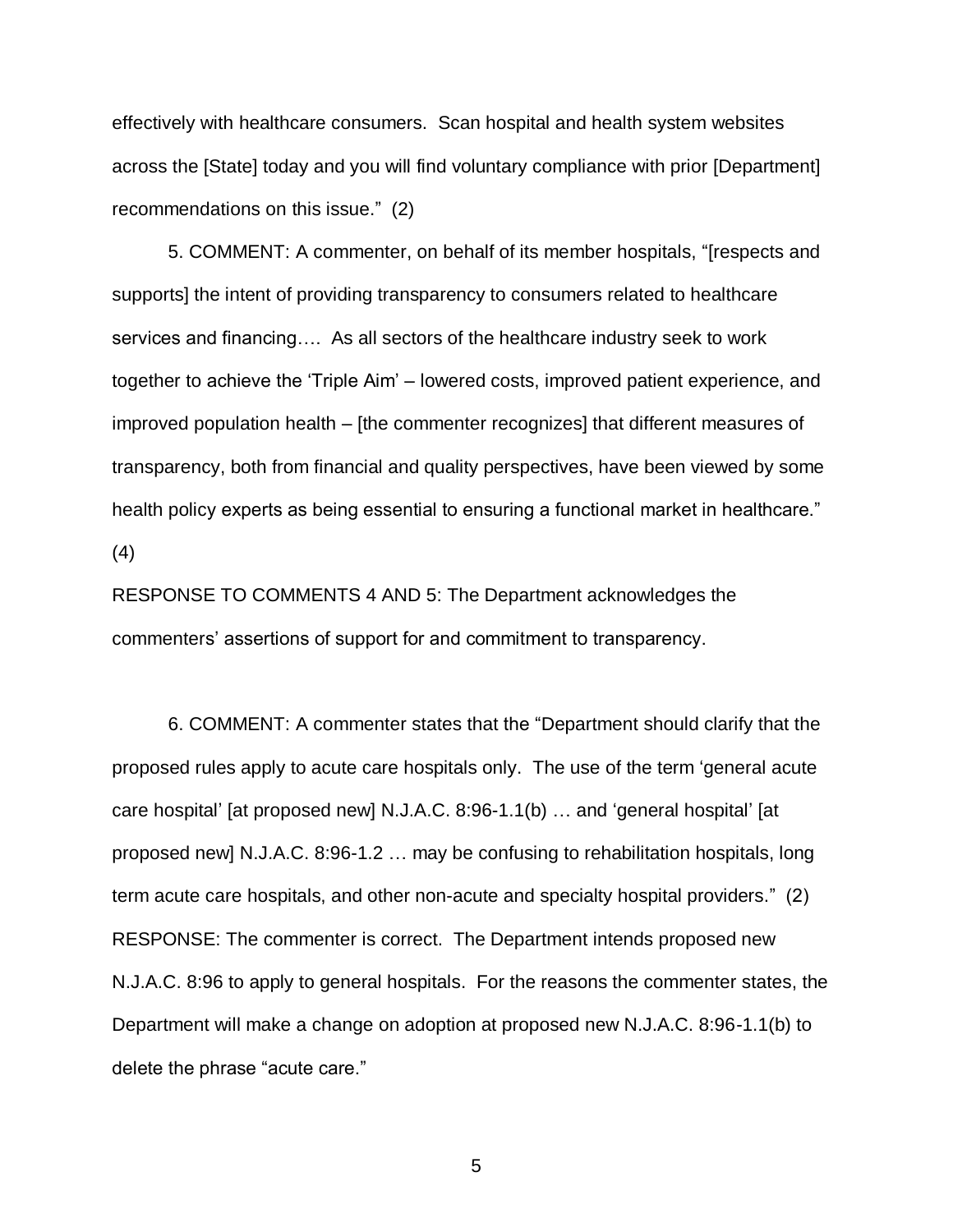7. COMMENT: A commenter states that it is "the largest health care system in southern New Jersey," that it "operates three general acute[-]care hospitals," and that it "submits quarterly and annual system-wide financial data to the Department as well as the Health Care Facilities Financing Authority as a condition of receiving financing for various projects." The commenter states that it "also complies with the requirements of the … MSRB … by similarly posting this information on the [EMMA®] website…." The commenter states that, because it "operates as a cohesive healthcare system, none of this information is prepared or provided at the hospital level."

The commenter states that proposed new N.J.A.C. 8:96-2.1 and 2.2 do "not align with the current manner in which New Jersey's health care systems operate financially. One should not confuse the finances of one hospital as a barometer of how that individual hospital operates within the system's entire financial plan. The income of one hospital, while potentially not as great as others in the system, should not be misinterpreted as an indicator of hospital financial stability or instability. Health systems … plan, manage and account for their financial performance at a system level and do not silo individual facilities when accounting for the financial viability of the system as a whole. In addition, for efficiency purposes, [the commenter] provides many support services at an organization-wide level (for example, administration, supply chain, accounting and information technology). These costs are then allocated in some manner to the [commenter's] individual [system] hospitals. The effect of this allocation to the statement of income results for an individual [system] hospital could lead to a misinterpretation of the results. As such, … the Department should … eliminate the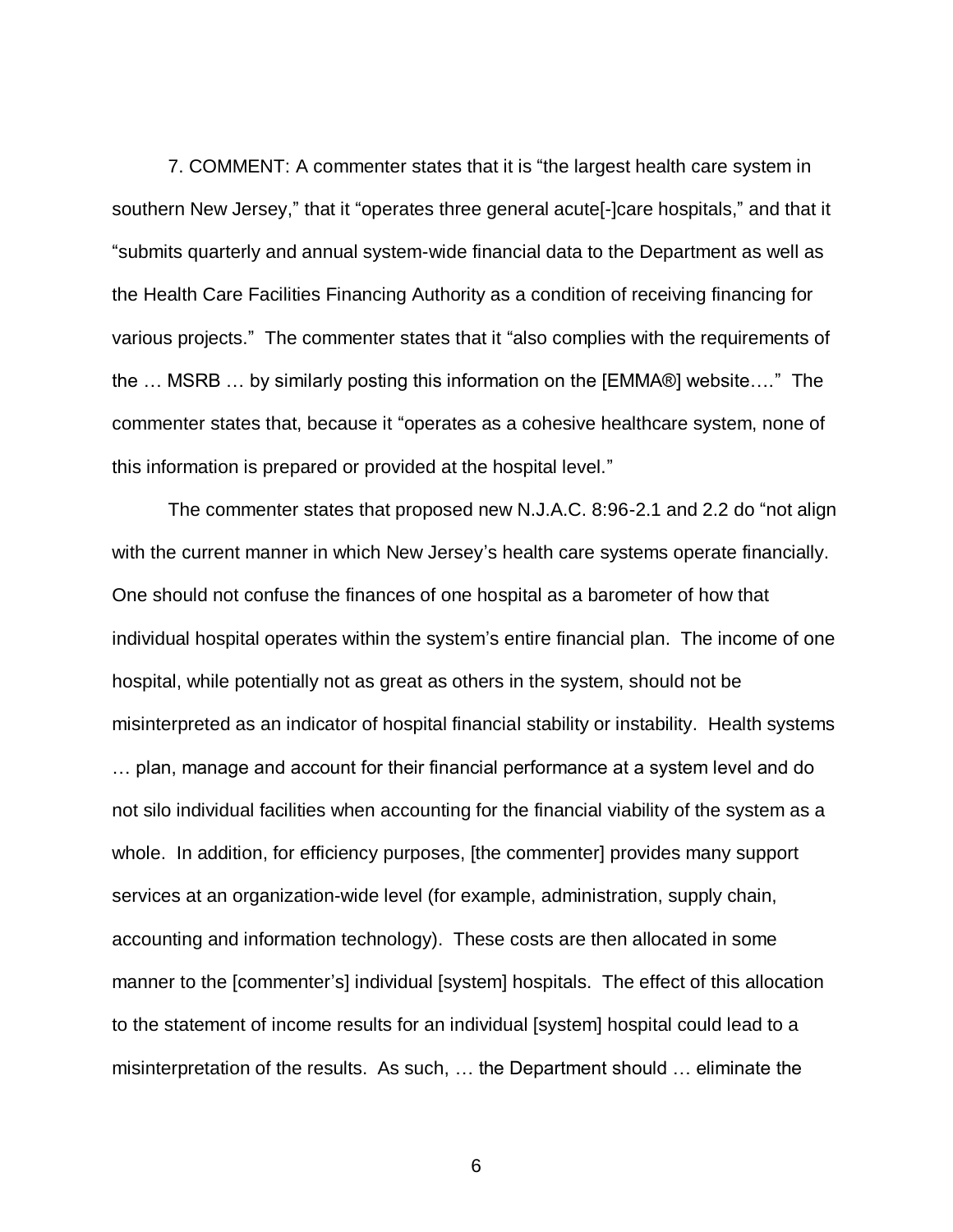reporting requirements at the system hospital level to reflect more accurately how New Jersey hospital system finances operate. Furthermore, … this … will serve to provide better and more meaningful information to residents."

The commenter suggests, as an alternative to this recommendation, that "a more effective way to achieve the Department's stated goal of informing the public of the financial viability of hospitals in their community would be to require all health systems to provide annually the following two reports:

[(1)] A public credit report, which provides information about the system, overall credit rating, statistics and financial information. While investors routinely consult these documents to analyze the financial stability of each organization, these reports are also easily understandable by citizens in the community[; and

(2)] An annual audited financial statement, as currently required, including the independent auditor's opinion. Importantly, the auditor's opinion represents [the auditor's judgment] as to whether an organization is either financially viable or of concern, while also including annual financial statements and footnotes. [Requiring] disclosure of the above-described financial reports will address the Department's desire for increased transparency, while also providing meaningful and useful financial information to New Jersey's residents about their community hospitals." (3)

8. COMMENT: A commenter states that the "majority of hospitals in New Jersey are part of larger health systems comprised of multiple entities[, which] may include other acute[-]care hospitals, specialty hospitals, post-acute[-care] providers, medical groups, foundations, etc. Currently, 80 percent of hospitals in [New Jersey] are affiliated with systems that include two or more acute[-]care licenses. [The] proposed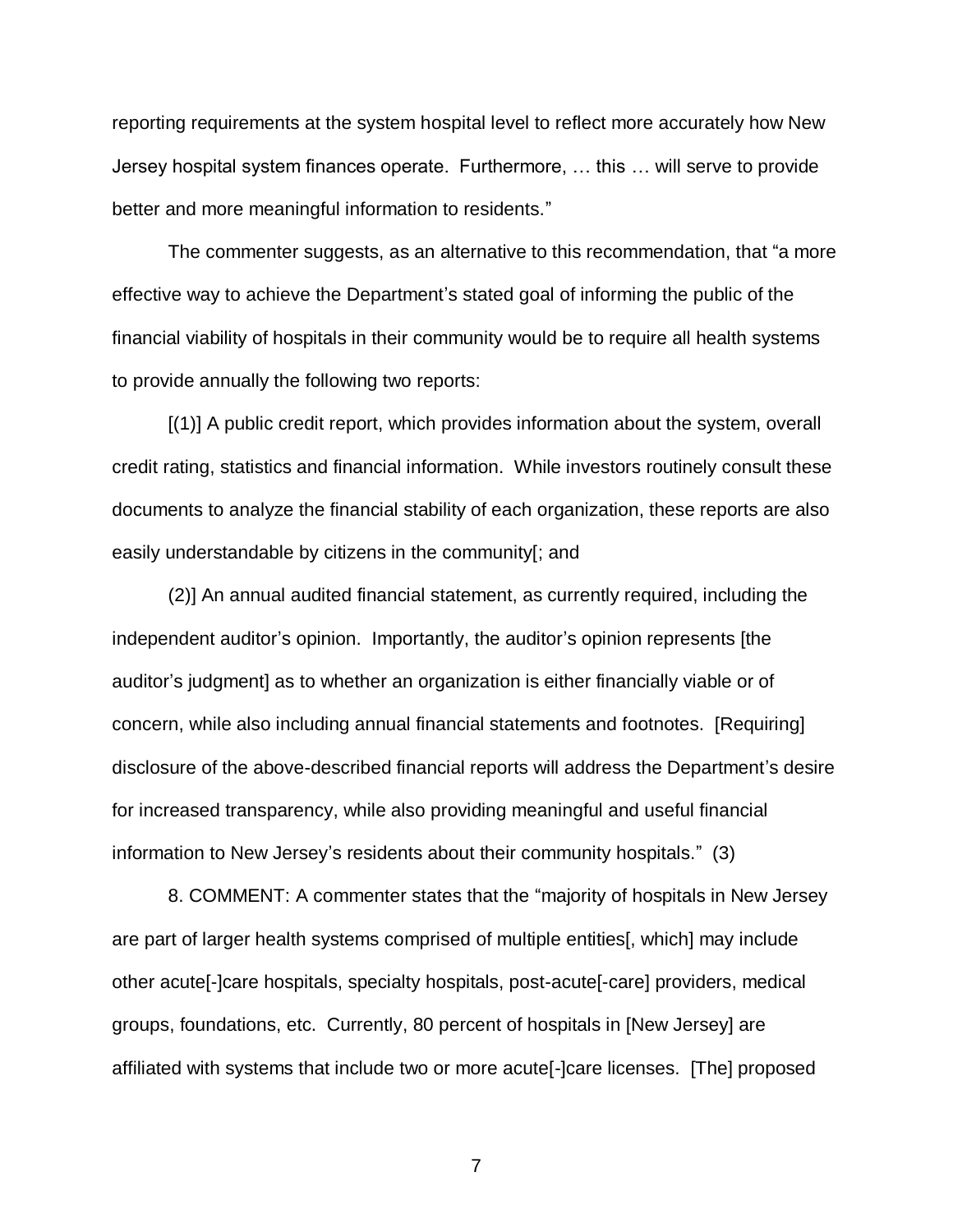[amendments and new rules] should reflect the changing environment as a result of system formations over the last decade.

In addition, some hospitals with multiple acute[-]care campuses operate under a single Medicare provider number or tax ID. Their annual audited statements reflect the activity at all campus locations; breakouts for individual campuses are not available.

[The commenter] recommends that the [Department] revise … proposed [new N.J.A.C. 8:96-2.1(a)] to reflect the complexity of health systems. The Department should accept audited financial statements for hospitals and health systems at the level at which they are prepared and audited."

With respect to proposed new N.J.A.C. 8:96-2.2, the commenter states that the "Department already requires hospitals to report five 'flash' financial indicators on a monthly basis as part of its early warning system. In addition, … financial information is provided quarterly to the New Jersey Health Care Facility Financing Authority. This information should already provide the [State] with insight into the financial stability of each hospital.

Unlike annual audited financial statements, there is a lack of standardized criteria for the preparation of quarterly unaudited statements that may result in inconsistencies across hospitals…. If posted publicly, the unstable nature of quarterly unaudited financials may result in public data that is more misleading than informative, leading to more confusion and concern than clarity. A hospital or health system's performance may fluctuate significantly from quarter to quarter. While some fluctuations may be easily explained (for example, seasonal variations at a hospital located near the Jersey shore), others are more complex. Even if accompanied by the optional explanatory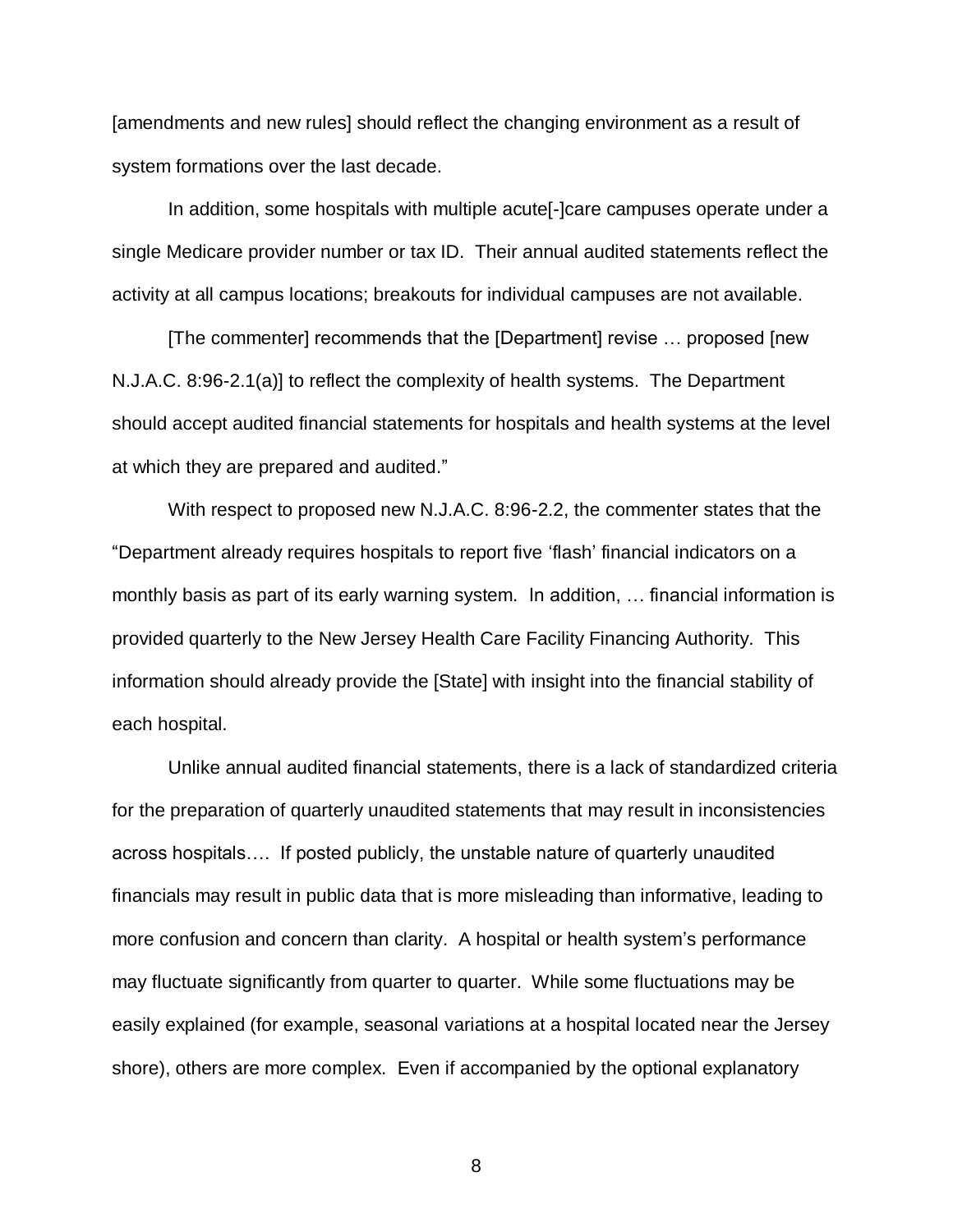statement, quarterly unaudited financial data is difficult to present in a way that would be meaningful to members of the hospital's community. [The commenter recommends wariness] of any unintended consequences of posting preliminary data without sufficient context. It would be very detrimental, for example, if consumers made treatment decisions or career choices based on preliminary, unaudited information.

[The proposed] requirement to submit and post quarterly unaudited financial statements would be administratively burdensome for hospitals to comply with, and would require some hospitals to incur additional costs.

Unless a hospital is already required to produce quarterly unaudited financial statements for other purposes, [the commenter] recommends that the [Department] eliminate the proposed requirement for all hospitals to submit and post quarterly unaudited financial statements. For hospitals and health systems that already produce such statements, the Department should accept the quarterly unaudited financial statements at the level at which they are prepared and a link to this documentation where it exists in other settings." (2)

9. COMMENT: A commenter states that "data supports [the assertion] that the means of transparency must be easily understandable and meaningful … to positively impact consumer behavior. [Many] of the proposed measures, on top of not providing easily understandable and meaningful data, are also duplicative and could cloud the perception of better sources for hospital financial data." The commenter requests that the Department withhold adoption of, and/or modify, the proposed amendments and new rules, and rescind the proposed requirement that hospitals submit and post their quarterly, unaudited financial statements. The commenter states that, in so requesting,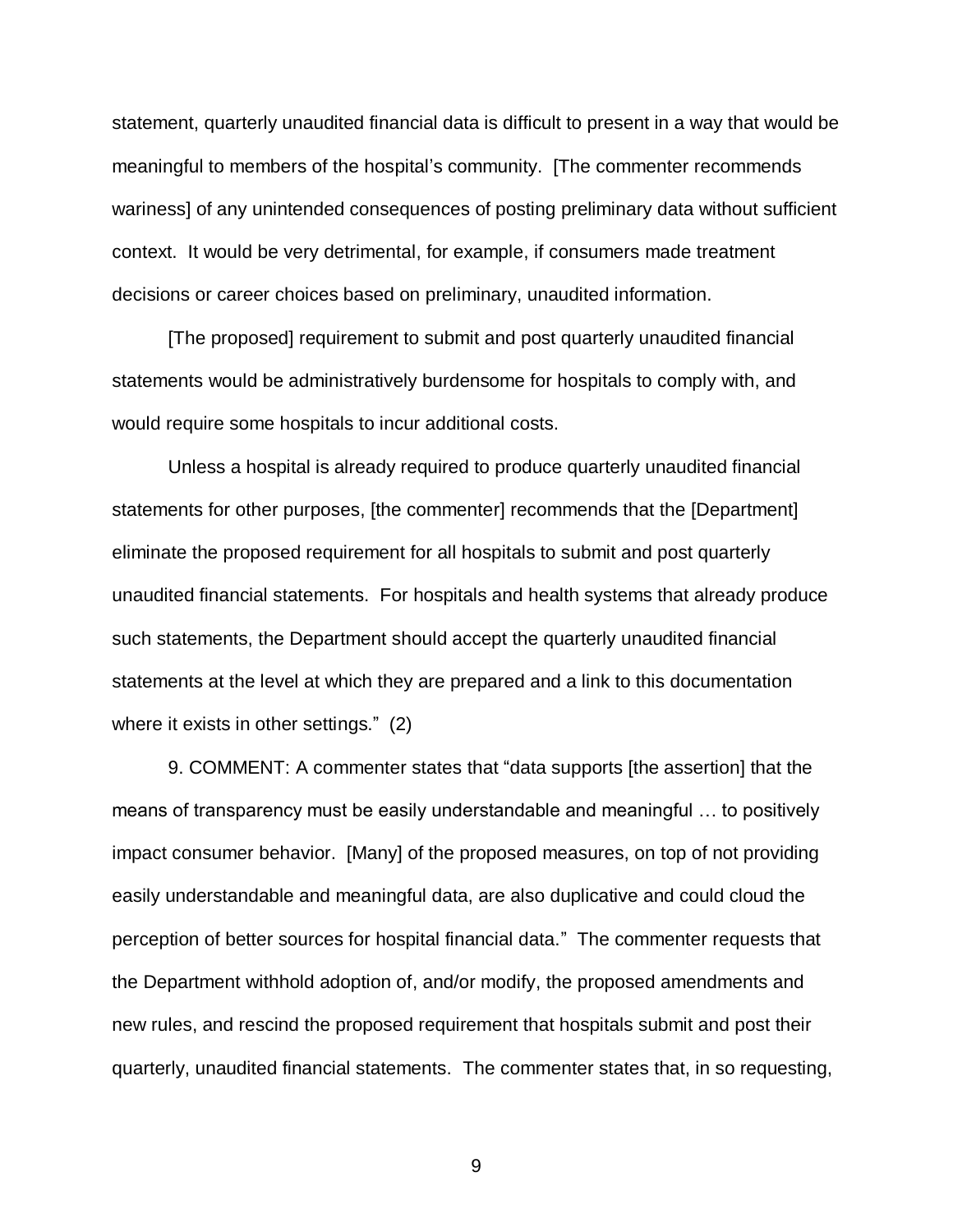"[this] is all not to say that transparency is not a goal that all stakeholders should seek to achieve; it is to say that study after study has proven that … to be effective, transparency measures must be meaningful, easy to understand for consumers, and communicated in such a manner that includes important contextual information. Additionally, transparency measures must be paired with consumer assistance to ensure they are effectively utilized.

Quarterly, unaudited financial statements do not meet any of these peerreviewed requirements for providing useful consumer information. They are not meaningful to the public[. They] are internal, proprietary working documents and subject to changes when compared to audited annual financial statements. There could be differing information between the audited and unaudited statements which could only lead to further confusion among consumers.

The quarterly, unaudited statements are not easy to understand. The same is true for annual statements[,] but especially so for quarterly, unaudited statements. One would need a background in accounting or financial data to understand them, which would make them only useful to external groups with the resources to interpret them[,] not the general public.

Additionally, quarterly, unaudited financial statements lack the sort of contextual information needed to make them useful. In fact, the data in those statements is available in a much better and more meaningful format on annual audited statements[,] which are already posted on hospitals' websites … and on IRS 990s for non-profit hospitals.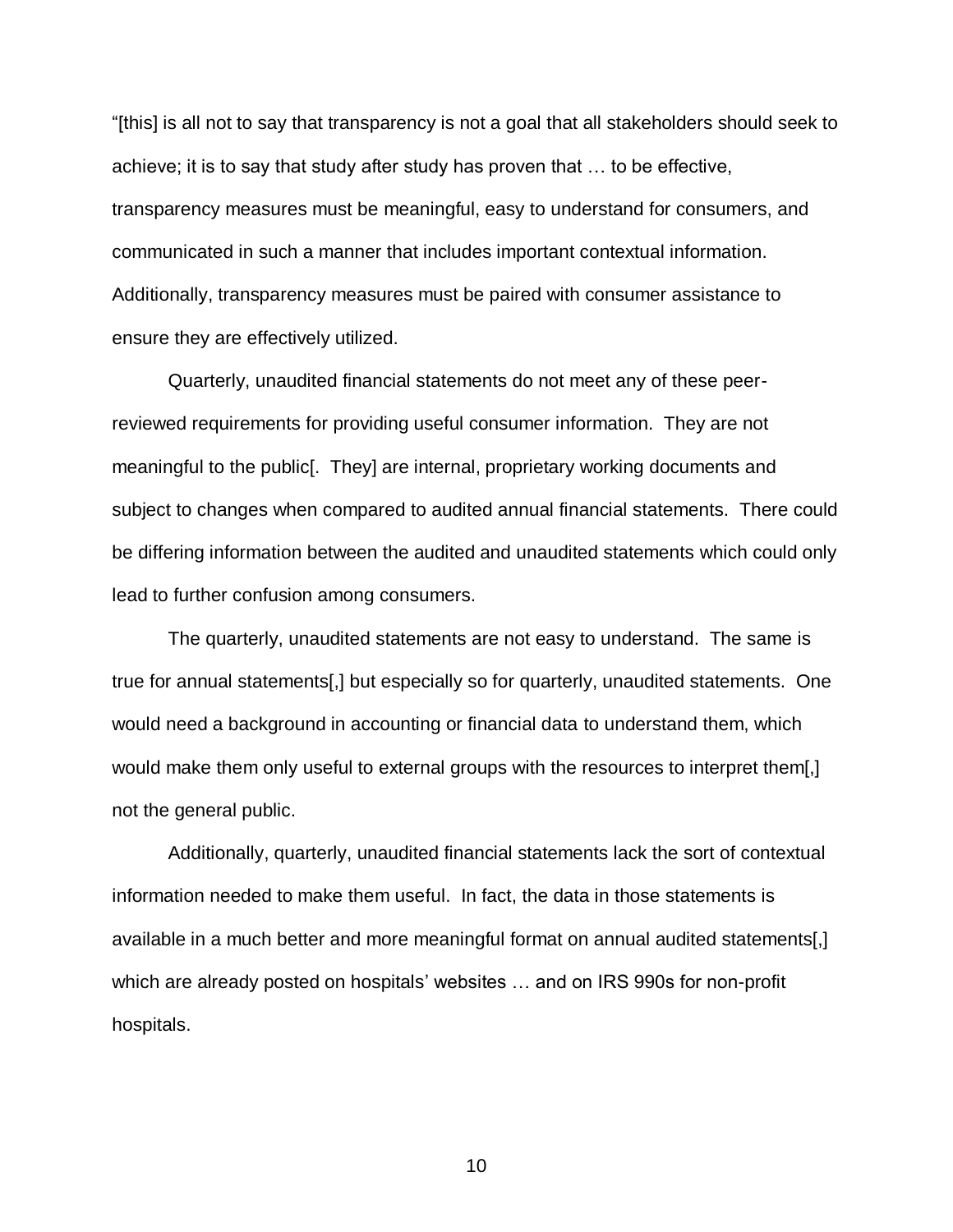For those reasons, [the commenter] takes issue with the proposed practice of making sensitive information about business operations public. Quarterly, unaudited financial statements would provide very little or no value to consumers, and would only help to bolster competitive interests that have the resources and expertise to actually interpret and use them. Making them public would have virtually no impact on consumers' behavior in the marketplace, or understanding of hospital financing.

[The commenter requests that] the Department … rescind … proposed [new N.J.A.C.] 8:96-2.2."

With respect to proposed new N.J.A.C. 8:96-2.1 and 2.2, the commenter requests that the Department reduce the reporting burden on hospitals by reviewing "the availability of data currently submitted to the Department…, the [Internal Revenue Service (IRS)], and other public entities [in comparison to the proposed new] rules to reduce duplicative requirements." The commenter states that "New Jersey's safety net hospitals are already subject to a host of reporting requirements. They submit cost report data to [the Centers for Medicare and Medicaid Services] and the Department[, which data] are publicly accessible through ... requests [for public records], while simultaneously working with [Federally] mandated independent auditors to ensure the accuracy of Medicaid disproportionate share hospital cost and payments. They post their annual audited statements online[,] submit tax or tax-exempt data to the IRS[, and] submit ongoing financial data to the Health Care Facilities Financing Authority." The commenter requests "that the Department look at the data already being collected and reported and determine whether reporting rules that go above and beyond those requirements are necessary, or whether meaningful data is already being collected and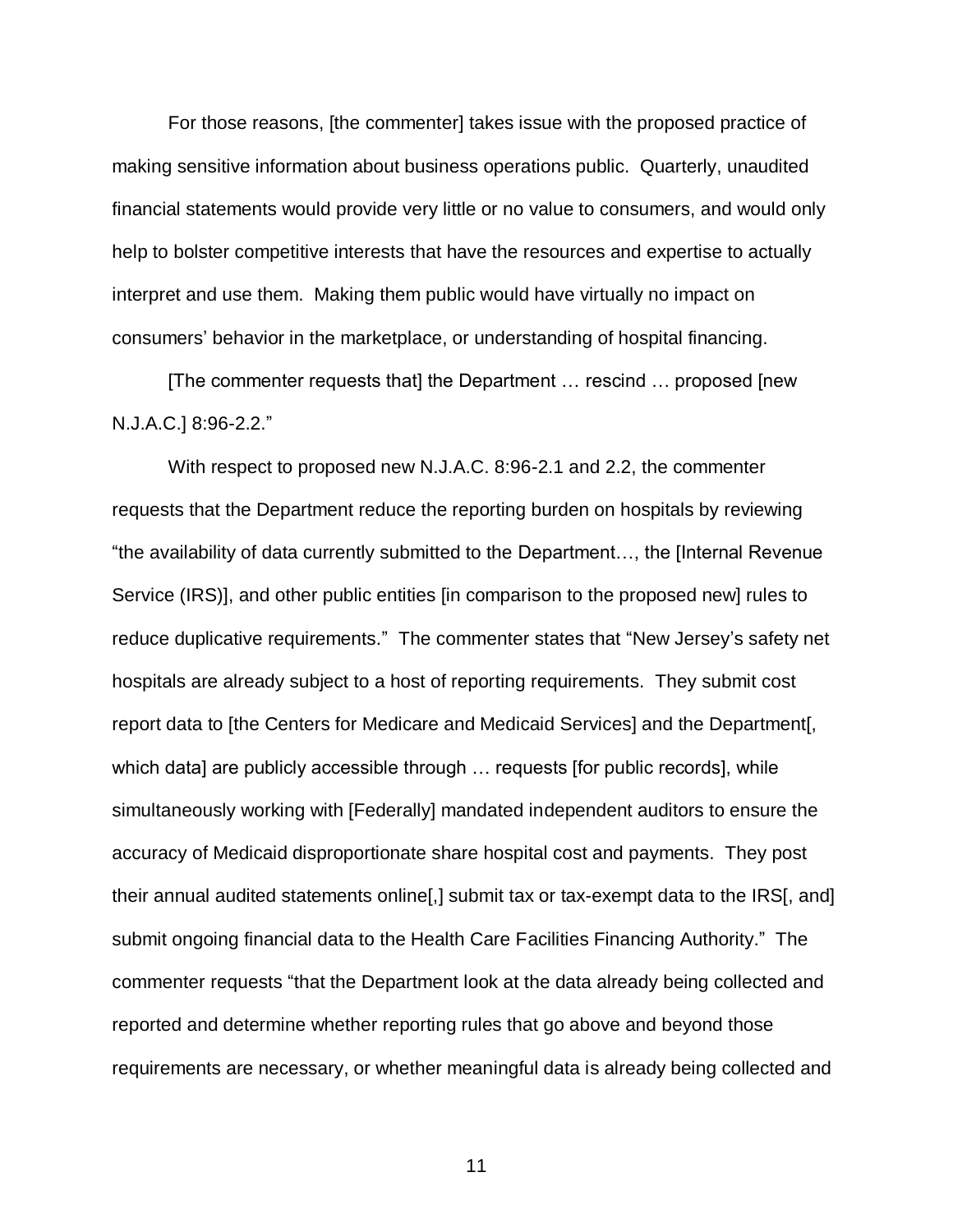available. With more limited resources than other hospitals, New Jersey's safety net hospitals feel the impact of new reporting requirements more acutely than others." The commenter requests "that the Department … take into account the way consolidated health systems currently collect and report financial data, and work to reduce new administrative burdens on those systems and the hospitals within them. [Proposed new N.J.A.C. 8:96-2.1 and 2.2 would mandate adherence to] specific types of accounting that do not recognize how some systems currently report their financials. If a health system currently collects and provides consolidated financial data, then that should be sufficient to meet the Department's transparency requirements, rather than hospitalspecific financial data." (4)

RESPONSE TO COMMENTS 7, 8, AND 9: The Department disagrees with the assertions that the Department should (1) limit the required submissions to annual public credit reports and audited annual financial statements as these would serve the "goal of informing the public of the financial viability of hospitals in their community"; (2) not require hospitals and hospital systems to submit quarterly unaudited financial statements to the Department; and (3) not require the submission of statements of operations for system hospitals.

Not all hospitals obtain public credit reports and, as the financial crisis caused by the failure of highly rated mortgage-backed securities demonstrated, credit reports are not always truly indicative of financial strength. The Department already requires, and would continue to require, hospitals and hospital systems to submit their audited annual financial statements pursuant to N.J.A.C. 8:31B. Moreover, annual audited financial statements typically are not available until at least 120 days after the fiscal year. In the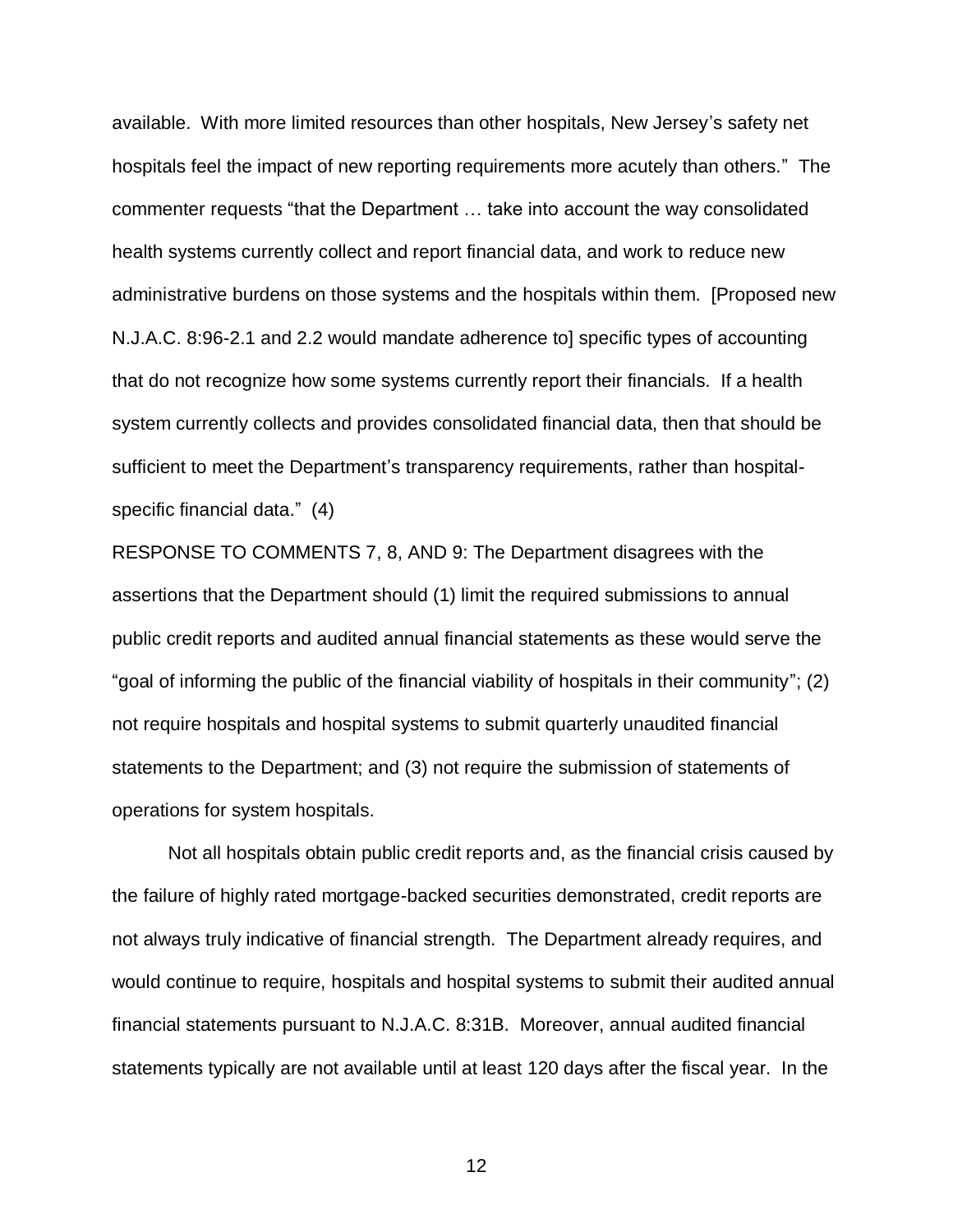interim, the Department's review of the unaudited quarterly financial statements of hospitals and hospital systems would facilitate the Department's assessments of their financial conditions and would confirm and corroborate other monthly and quarterly financial information that hospitals and hospital systems submit to comply with laws promulgated in 2008, in response to a series of threatened and actual unplanned hospital closures attributed to financial crises. See N.J.S.A. 26:2H-5.1, 5.1a, 5.1b, 12.50, 12.51, and 18.74 through 18.78.

The Department needs system hospitals' statements of operations to fulfill its important duties for planning and assuring health care access to the residents of New Jersey. The Health Care Facilities Planning Act, N.J.S.A. 26:2H-1 et seq., reposes in the Department "the central responsibility for the development and administration of the State's policy with respect to health planning, hospital and related health care services and health care facility cost containment programs," and empowers the Commissioner of Health "to inquire into health care services and the operation of health care facilities and to conduct periodic inspections of such facilities with respect to … the adequacy of financial resources and sources of future revenues," and, with the approval of the HCAB, to adopt rules "to effectuate the provisions and purposes of this act," and to require health care facilities to "furnish to the Department … such reports and information as it may require to effectuate the provisions and purposes of this act …." N.J.S.A. 26:2H-1 and 5.

The Department disagrees with the assertion that proposed new N.J.A.C. 8:96- 2.1 and 2.2 would require reporting that (1) is duplicative of hospitals' existing, readily available reporting to the Federal Internal Revenue Service and the Centers for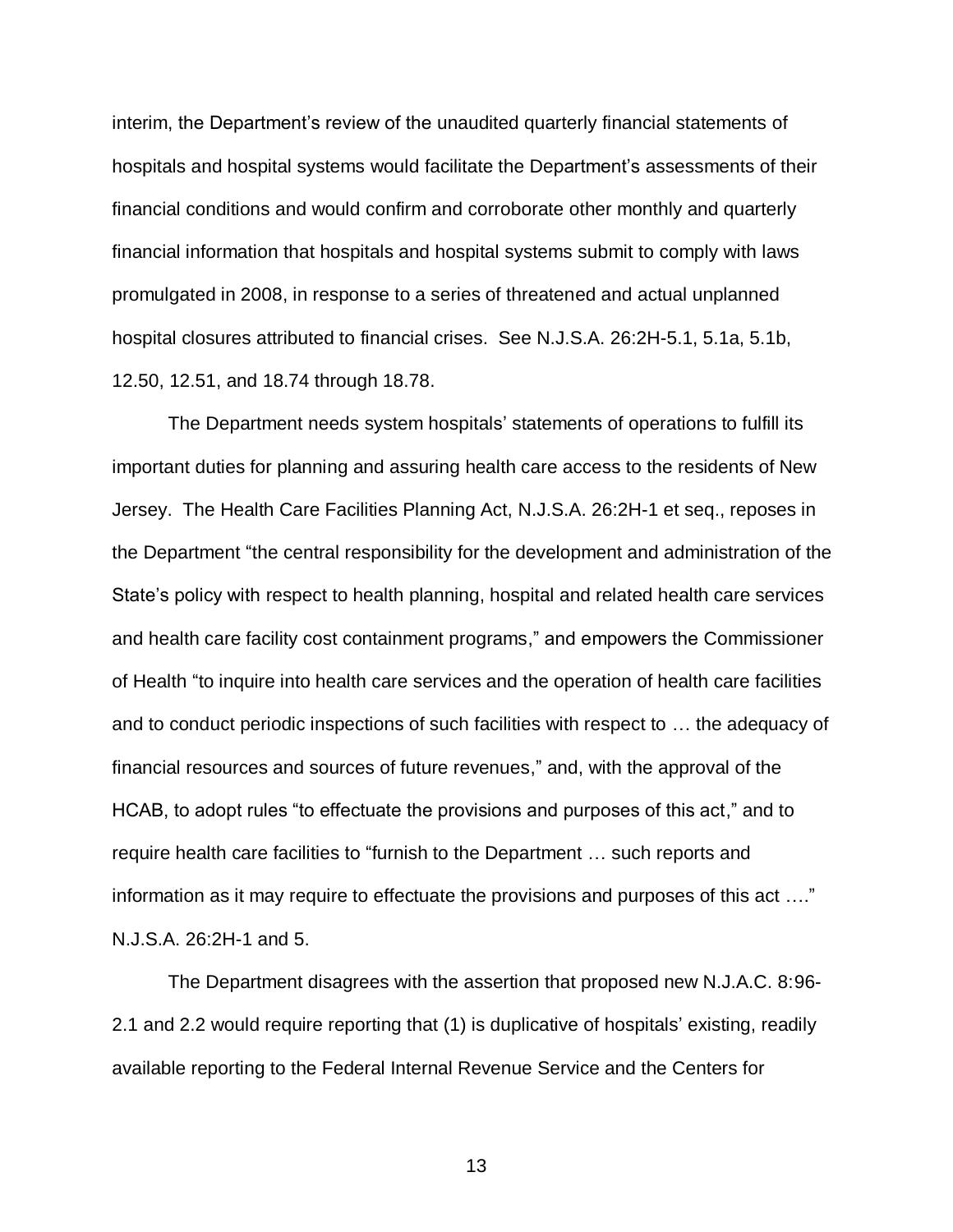Medicare and Medicaid Services; and (2) does not reflect existing financial information tracking methods that systems operating with multiple facilities and campuses use.

The Federal government may authorize systems to report financial data for their multiple component facilities in a unified submission, such as under a single Centers for Medicare and Medicaid Services (CMS) provider number or tax identification number. However, as part of its obligation to oversee and ensure continuing regional access to needed health care services through the certificate of need process, the Department licenses individual hospitals at different locations as separate entities, regardless of the existence of a system to which they might belong. Indeed, relocation of a hospital "immediately void[s]" its existing license. N.J.A.C. 8:43G-2.5(d). The Health Care Facilities Planning Act obliges the Department, in issuing certificates of need, to determine, among other factors, that issuance of a CN "is necessary to provide required health care in the area to be served, can be economically accomplished and maintained, will not have an adverse economic or financial impact on the delivery of health care services in the region or Statewide, and will contribute to the orderly development of adequate and effective health care services." N.J.S.A. 26:2H-8. The Department's collection of facility-specific, in addition to system-wide, financial information is critical to its oversight of location-specific need issues that each system hospital implicates. If a system hospital closes due to financial issues, the closure can negatively affect a community's access to health care services at that location, even if the system continues to operate facilities at other locations.

Analysis of the activities of individual facilities as separate entities, regardless of whether they comprise a system, is also important to the Federal government. For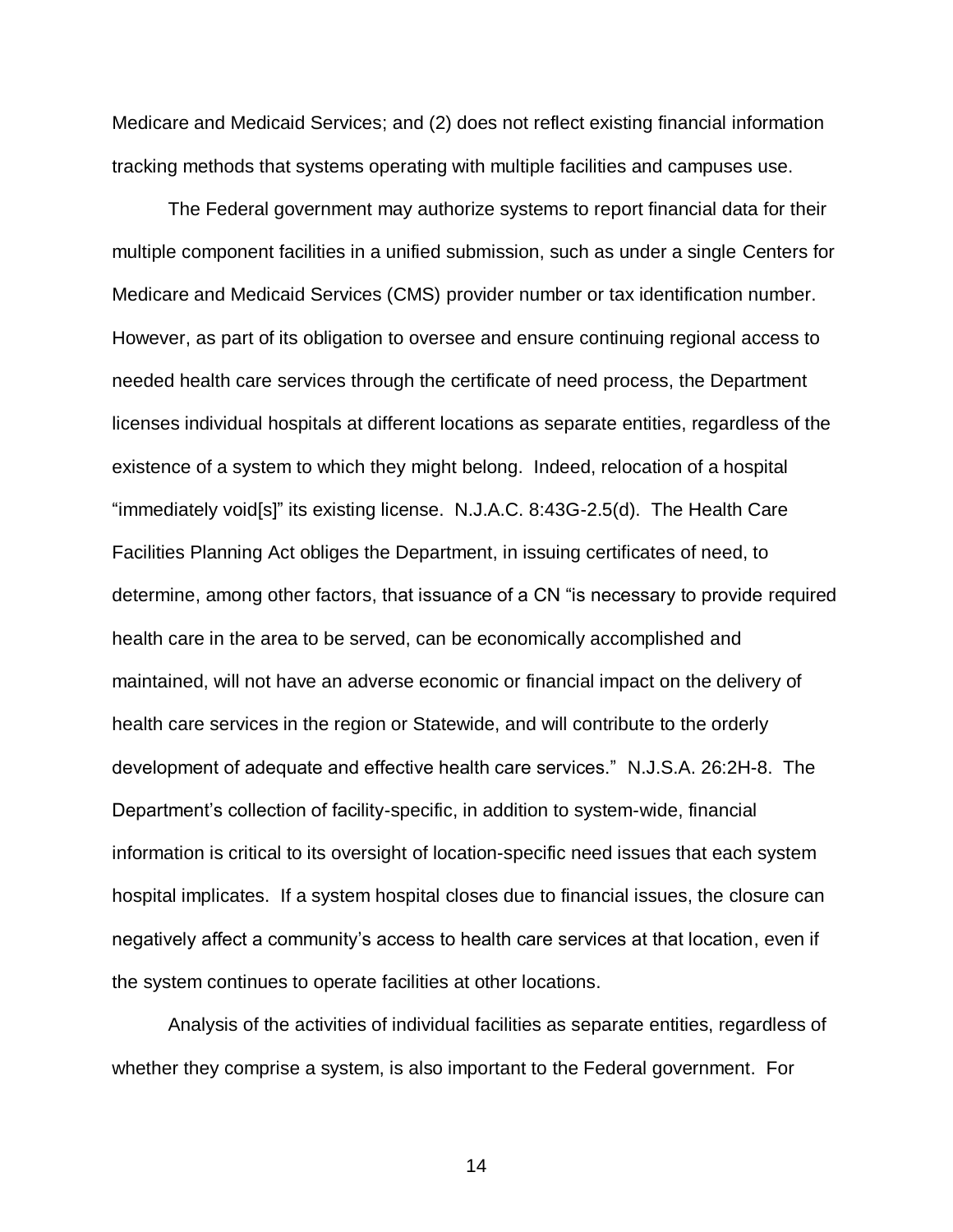example, the Internal Revenue Service measures a nonprofit community hospital's eligibility to be tax-exempt by hospital facility. See 26 U.S.C. § 501(r)(2)(B), which provides in part: "If a hospital organization operates more than 1 hospital facility  $-$  (i) the organization shall meet the requirements of this subsection separately with respect to each facility, and (ii) the organization shall not be treated as described in [26 U.S.C. § 501](c)(3) with respect to any such facility for which such requirements are not separately met."

A commenter's assertion, that "[h]ealth systems … plan, manage and account for their financial performance at a system level and do not silo individual facilities when accounting for the financial viability of the system as a whole," does not reflect the Department's experience, which is that hospital systems regularly track the financial performance of each of their system hospitals. Recent New Jersey history (since 2000) has borne out that hospital systems not only monitor the financial performance of each of their system hospitals but act on that monitoring. Despite being part of a system (including some systems that were financially stable), hospital systems have closed system hospitals that consistently underperformed financially, for example, Columbus Hospital (Newark), Greenville Hospital (Jersey City), Hospital Center at Orange, Irvington General Hospital, Muhlenberg Regional Medical Center (Plainfield), St. Francis Hospital (Jersey City), St. James Hospital (Newark), South Jersey Hospital (Millville), Union Hospital, and West Jersey Hospital (Camden).

The Department views it as unlikely that allocation of a system's overhead expenses would lead to confusion or misinterpretation of a hospital's financial information in the statement of operations of a system hospital. The Department is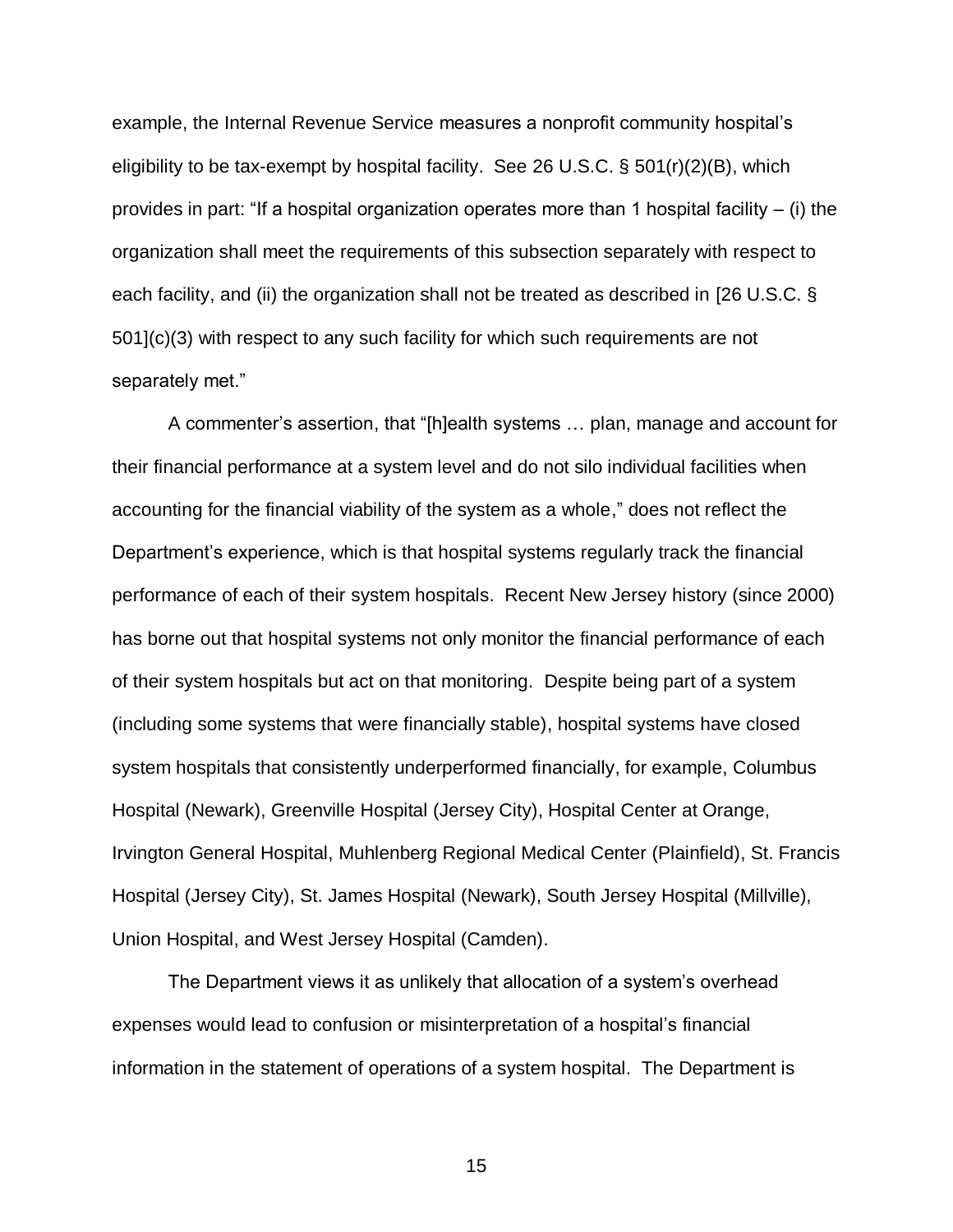confident that hospital system financial management teams are sufficiently knowledgeable and sophisticated to be able to fairly and logically allocate those overhead expenses and to communicate those allocations clearly in footnotes to the statement of operations.

The Department disagrees with the assertion that proposed new N.J.A.C. 8:96- 2.1 and 2.2 fails to take into account the reporting burden, particularly on "safety net" hospitals, that is, those that serve a disproportionate share of indigent and Medicaid patients. The Department further disagrees with the recommendation that it rely instead on other available information such as Medicare cost reports, and information provided to the Internal Revenue Service.

The Department was careful to require hospitals to submit data in forms that they already prepare for other purposes, in the form of annual audited financial statements and quarterly unaudited financial statements. It is correct that, if a health care system does not maintain a separate statement of operations for each of its system hospitals, the proposed new rule would require the preparation of additional information. However, in the Department's experience, as described above, this is unlikely. Nonetheless, the Department believes the burden to health care systems of producing a separate statement of operations for each system hospital is outweighed by the need for the information to enable the Department to fulfill its health care access planning obligations.

The Department disagrees with the assertion that public posting on hospital websites of quarterly unaudited financial statements and/or unaudited statements of operations would be either overly burdensome or costly to hospitals. All publicly traded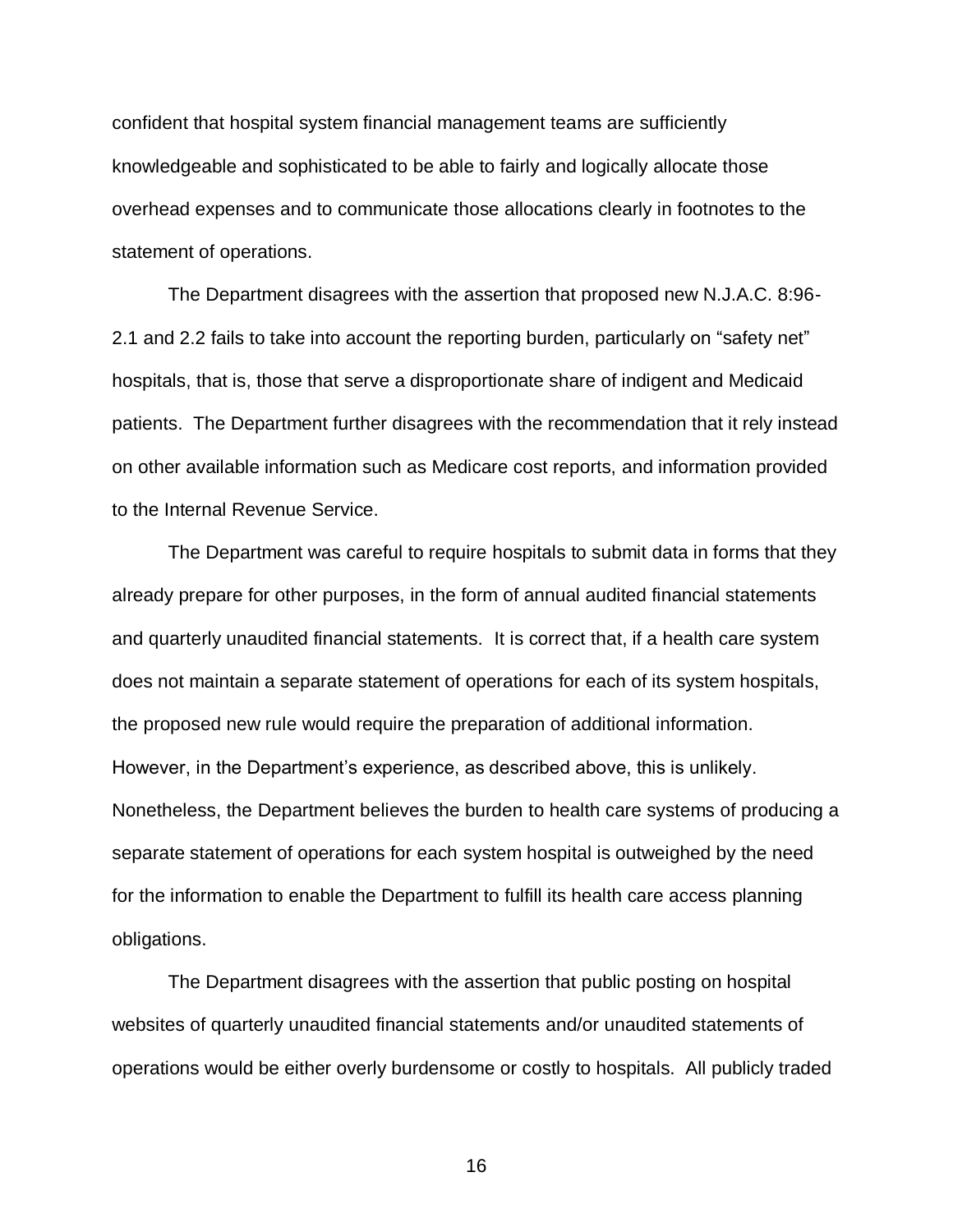for-profit hospital systems post their quarterly unaudited financial statements on the EDGAR system, and all New Jersey hospitals that are financed with publicly issued taxable or tax-exempt bonds post their quarterly unaudited financial statements on the EMMA® system.

However, for purposes of this rulemaking, the Department will accept the commenters' assertion that, given the preliminary and unaudited nature of financial information contained in unaudited financial statements and unaudited statements of operations, public posting thereof, in limited cases*,* may be misleading, confusing, or of limited use to laypersons. Therefore, in deference to the commenters' concerns, and without prejudice to the Department's reproposal of these or similar rules in the future as the Department's experience with N.J.A.C. 8:96 develops, the Department will not adopt proposed new N.J.A.C. 8:96-2.2(b) (which would have required the posting of unaudited quarterly financial statements on a hospital's website), (c) (which would have authorized the posting of caveats to accompany the posting of unaudited statements to highlight the unaudited and nonfinal nature thereof), and (d) (which would have established a procedure to apply for waiver of the posting obligation), and 9.1(a)4 (which would have established the enforcement remedy associated with noncompliance with the posting obligation).

Except as described above, and for the reasons stated above, the Department will make no changes on adoption in response to the comments.

10. COMMENT: A commenter requests that the Department "clarify the purposes for which the dedicated e-mail address, financial.reports@doh.nj.gov, should be used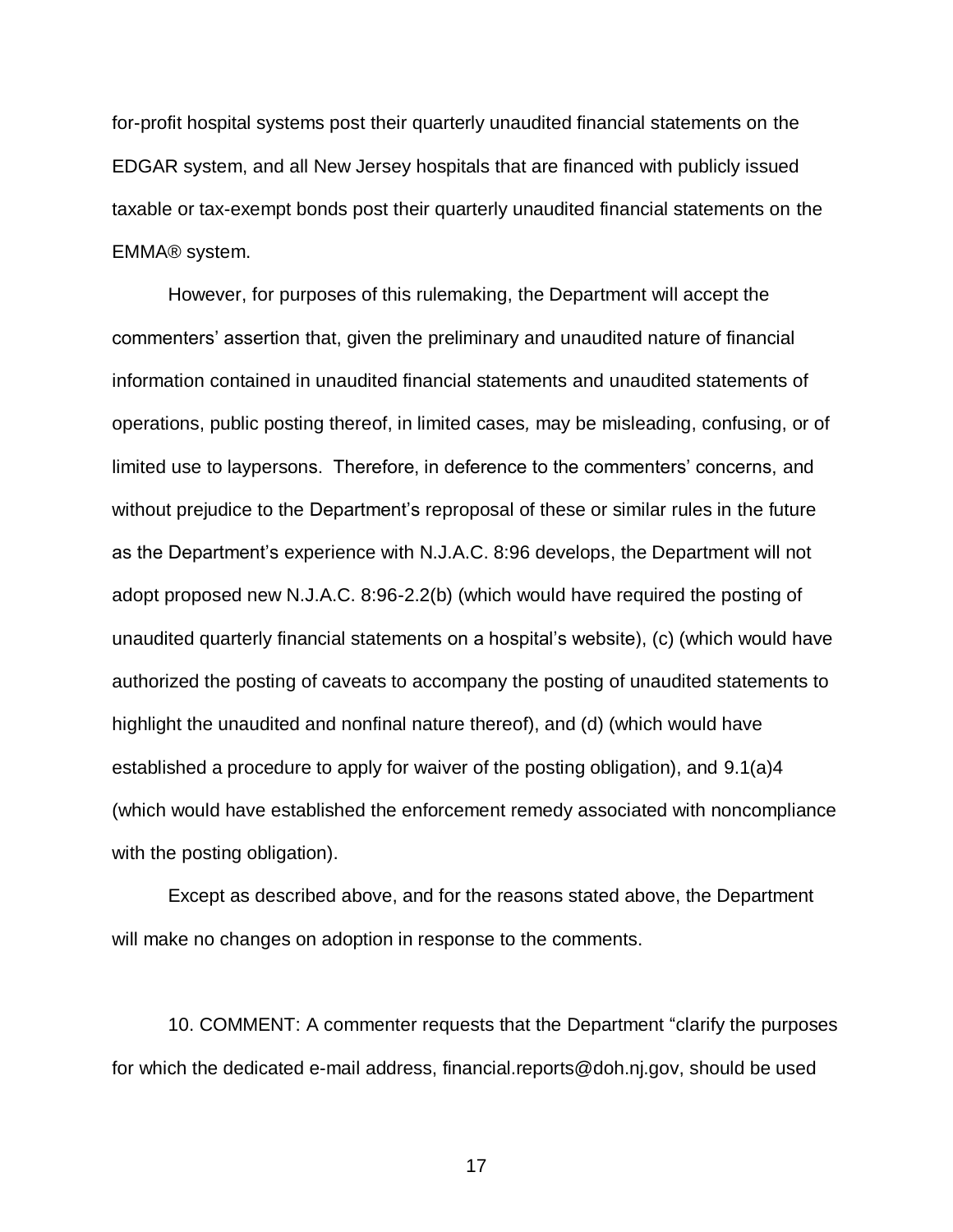[by stating] that this e-mail be used by hospitals to submit to the Department all information" of which the proposed amendments and new rules would require submission. (2)

RESPONSE: The definition of the term, "Department," at proposed new N.J.A.C. 8:96- 1.2, establishes "the contact information for submissions that this chapter requires," specifying therein the e-mail address to which the commenter refers. As the rule as proposed indicates, the provision the commenter suggests, a change on adoption would be unnecessary. Therefore, the Department will make no change on adoption in response to the comment.

11. COMMENT: A commenter expresses "concern [with respect to] proposed new … N.J.A.C. 8:96-2.2(d)[, which would] allow hospitals to apply for a waiver to permit not posting the unaudited quarterly statements. While [the commenter understands] the reasoning of unfair advantage, and the fluidity in unaudited financials, [the commenter does] not agree with the conclusions made by the hospital stakeholders. [The] Department [should] reconsider this provision, or at the very least provide a stringent list of acceptable reasons for the waiver request in the regulations so that the public may be better informed about this potential process." (5)

Note: The Department received a letter dated August 16, 2017, that is, after the close of the public comment period, from the Honorable Loretta Weinberg, Senate Majority Leader (Legislative District 37), expressing support for the comments of Commenter 5, and emphasizing the Senator's dissatisfaction with "permitting hospitals to apply for a waiver to permit not posting their unaudited quarterly statements."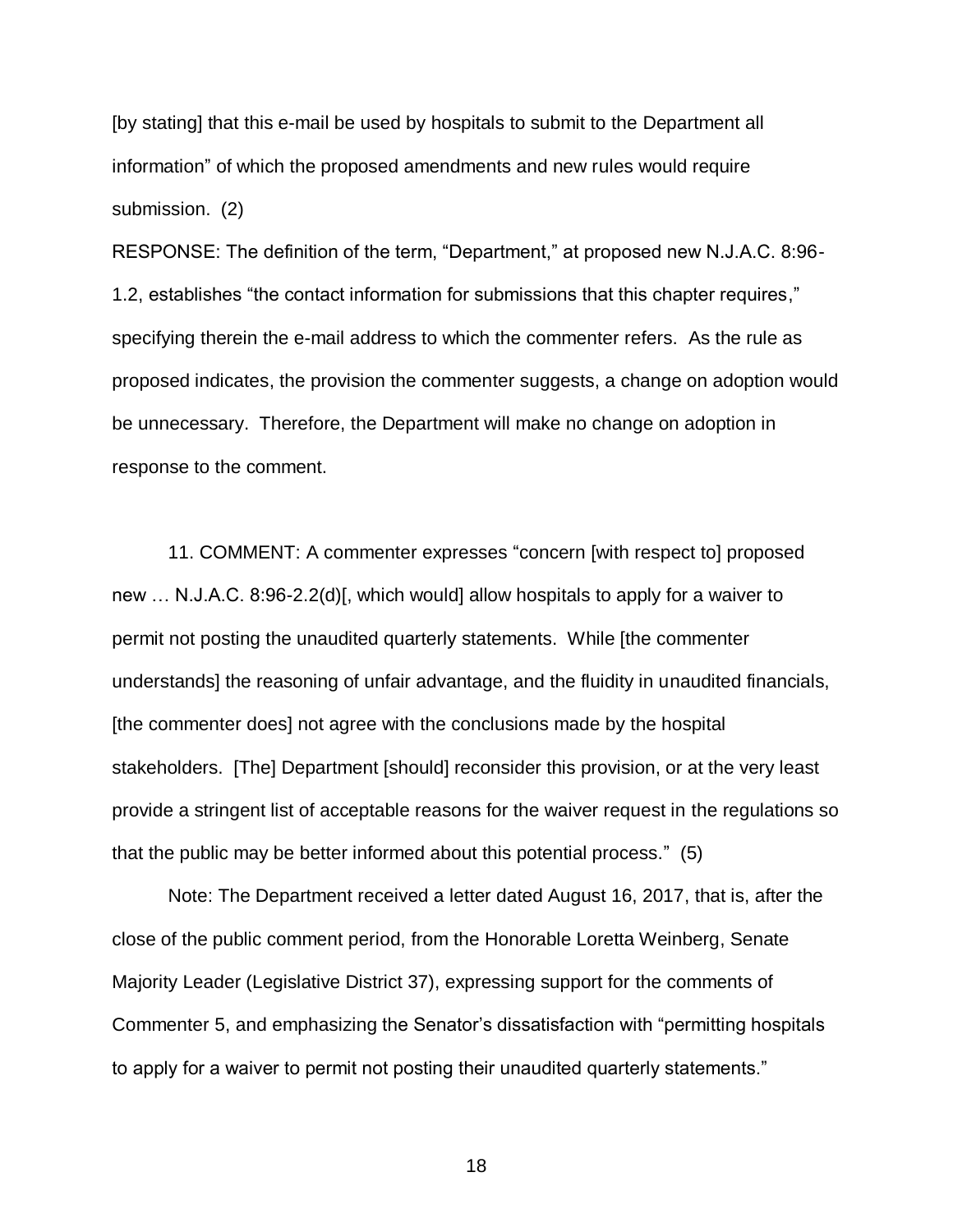RESPONSE: Executive Order Number 2 (Governor Christie, January 20, 2010), at § 1c, requires State agencies to establish "rules for 'waivers' [that] recognize that rules can be conflicting or unduly burdensome and [to] adopt regulations that allow for waivers from the strict compliance with agency regulations and such waivers shall not be inconsistent with the core missions of the agency." Therefore, the Department's proposed establishment of a waiver provision would have been appropriate and consistent with its obligations pursuant to Executive Order Number 2.

However, as stated in the Response to Comments 7, 8, and 9, and for the reasons stated therein, and without prejudice to future rulemaking in this regard, the Department is not adopting proposed new N.J.A.C. 8:96-2.2(b), (c), or (d), thus mooting the commenter's concern as to the appropriateness of granting waivers from the unadopted provisions. Therefore, the Department will make no change on adoption in response to the comments.

12. COMMENT: A commenter states, "New Jersey hospitals have been, and will continue to be, compliant with the statutory requirement [at N.J.S.A. 26:2H-12.50] to host at least one public meeting each year despite sparse public attendance at these meetings. Hospitals have found that the [State]-mandated agenda topics do not attract attendees. Those hospitals and health systems that have been successful in attracting public attendees have done so by using creative approaches like combining the meeting with an open house, health fair or other event that engages public members in their health. While financial performance is discussed and provided to attendees as directed by the Department's earlier voluntary recommendations, hospitals and health systems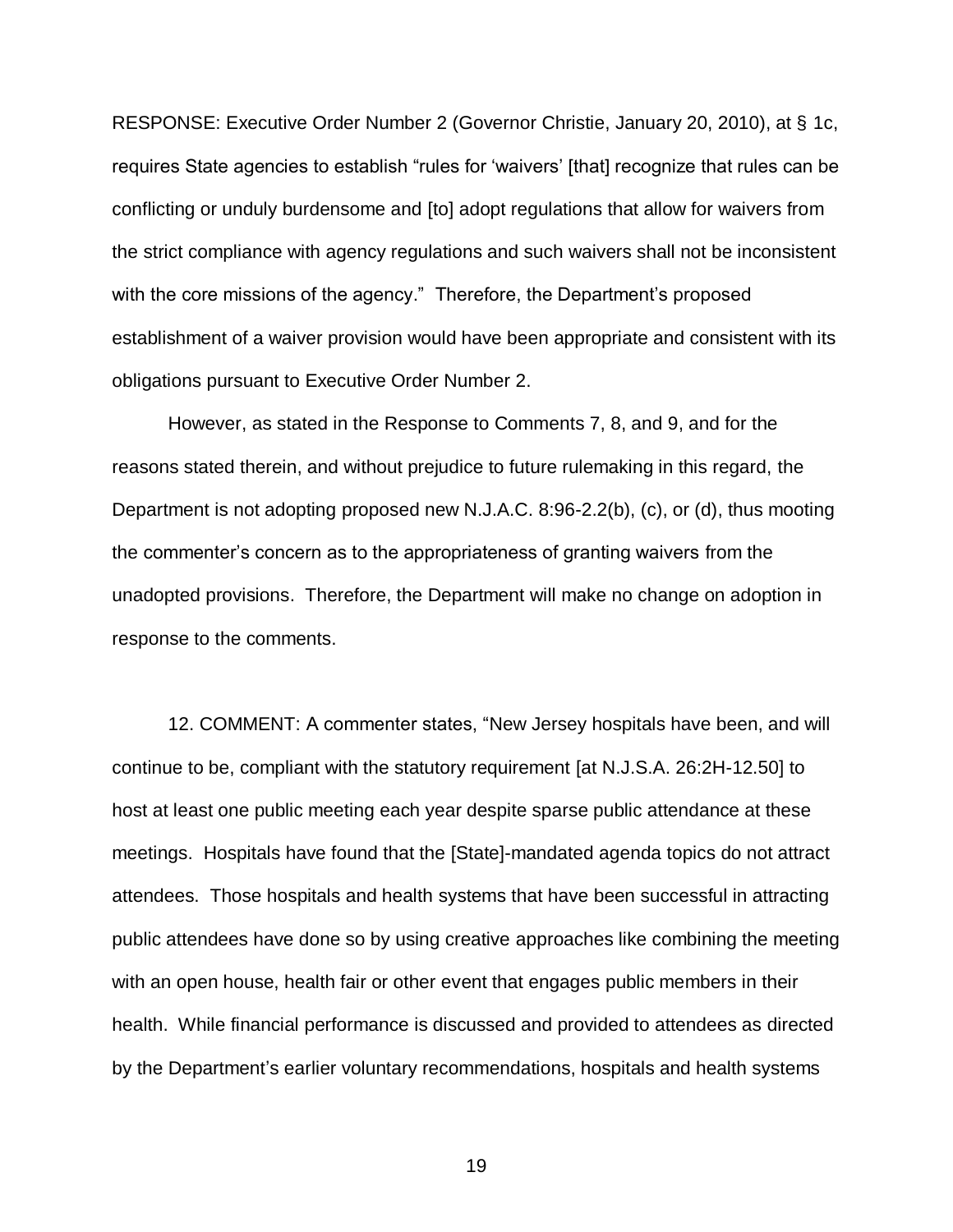have learned through years of experience with these meetings that consumers are most interested in things such as new programs or services, quality and patient safety, new clinical affiliations and potential merger activity. As such, [the commenter] recommends the Department remove the proposed requirement [at new N.J.A.C. 8:96-3.1] that hospitals must hold their public meetings within 60 days of submitting audited financial statements. With the proposed posting of audited financial data on the hospital's website, and the availability of audited financial statements at the annual meeting, the public will have ample opportunity to observe and monitor the economic viability of their local hospital. In addition, since hospitals are required by law to hold a public meeting once a year, the financials provided at such meetings will be the most recent audited statements available (typically less than a year old). Linking the timing of the annual meeting to the release of audited financial statements is arbitrary and unnecessary and could disrupt the success some hospitals and health systems have had in attracting attendees to these meetings." (2)

RESPONSE: The Department will accept the commenter's assertion that some annual meetings that hospitals and health systems convene pursuant to N.J.S.A. 26:2H-12.50 have been sparsely attended. One purpose of the proposed new rule at N.J.A.C. 8:96- 3.1, requiring a hospital to hold its annual meeting within 60 days of the release of its audited financial statements, is to use the availability of relevant and current information to draw community members to the meetings.

Hospitals would continue to be able to attract attendees using incentives. The commenter does not describe how the proposed new rule at N.J.A.C. 8:96-3.1 would hinder those efforts. The Department believes that requiring hospitals to hold their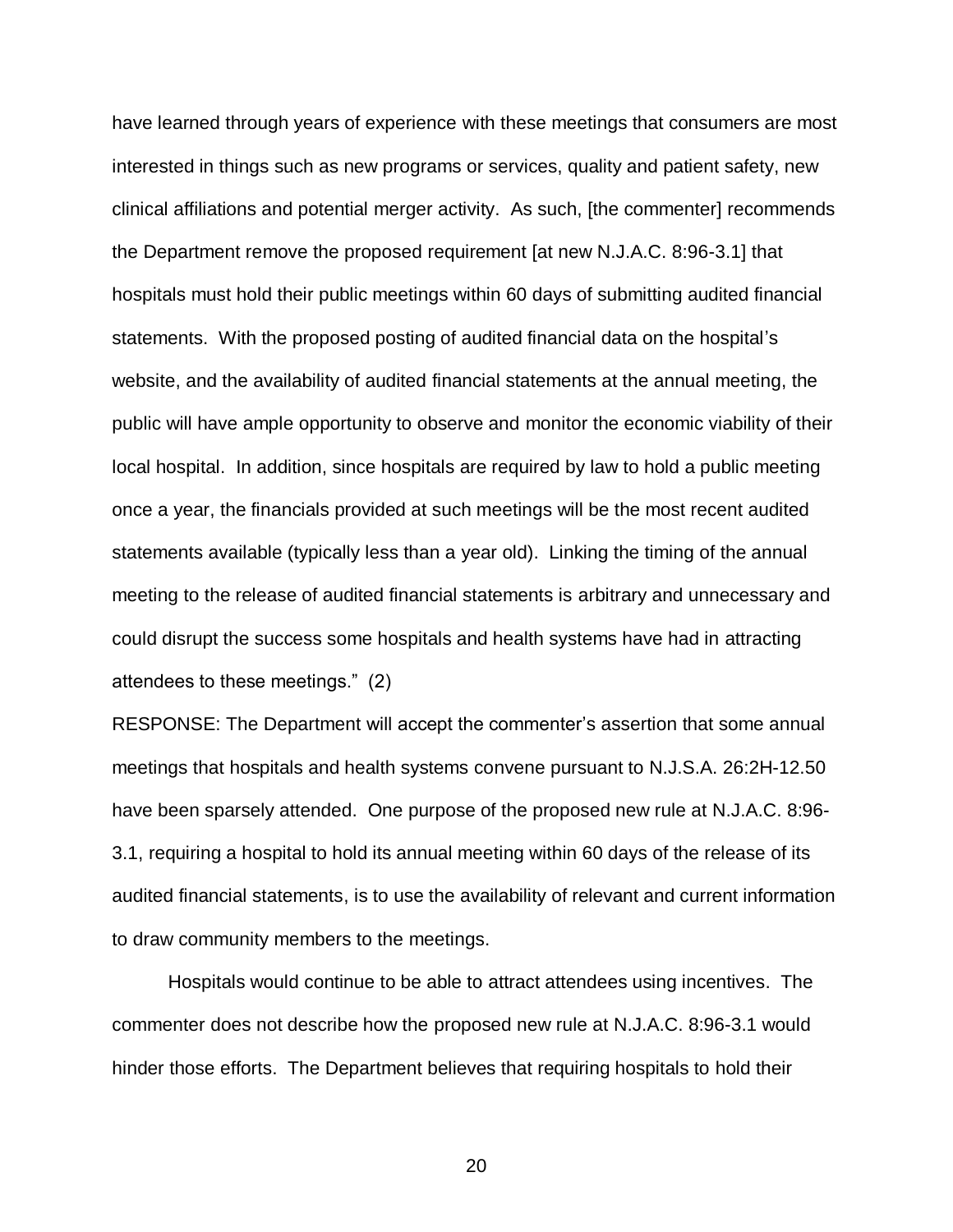required annual meetings within 60 days of the release of their audited financial statements, and to make those statements available to meeting attendees, would promote the intended purpose of N.J.S.A. 26:2H-12.50, that is, to enhance community involvement in hospital activities and oversight, and to enable the public to inquire as to hospitals' financial status based on up-to-date, meaningful information.

For the foregoing reasons, the Department will make no change on adoption in response to the comment.

13. COMMENT:A commenter states that it "is important that the [proposed new rules at N.J.A.C. 8:96] come with enforcement remedies such as provided but … the fine schedule [should] have more stringent penalties. Fining a hospital or system \$[50.00] or \$100[.00] dollars a day for not posting its audited financial statements only becomes a cost of doing business rather than a deterrent. If the fines were calculated in relation to the annual profit or revenue, that may be more effective than the fine schedule contained in the proposed regulations." (5)

RESPONSE: Proposed new N.J.A.C. 8:96-9.1 would establish enforcement remedies and procedures that are consistent with the existing enforcement remedies and procedures that are applicable to all licensed healthcare facilities at existing N.J.A.C. 8:31B-3.3. The proposed penalty amounts are comparable to those applicable to similar prohibited conduct at N.J.A.C. 8:31B-3.3(c). For example, proposed new N.J.A.C. 8:96-9.1(a)2 would establish of a fine of \$100.00 per day until a hospital achieves compliance with the obligation to post, on the hospital's website, its annual audited financial statements, which would be comparable to the penalty at existing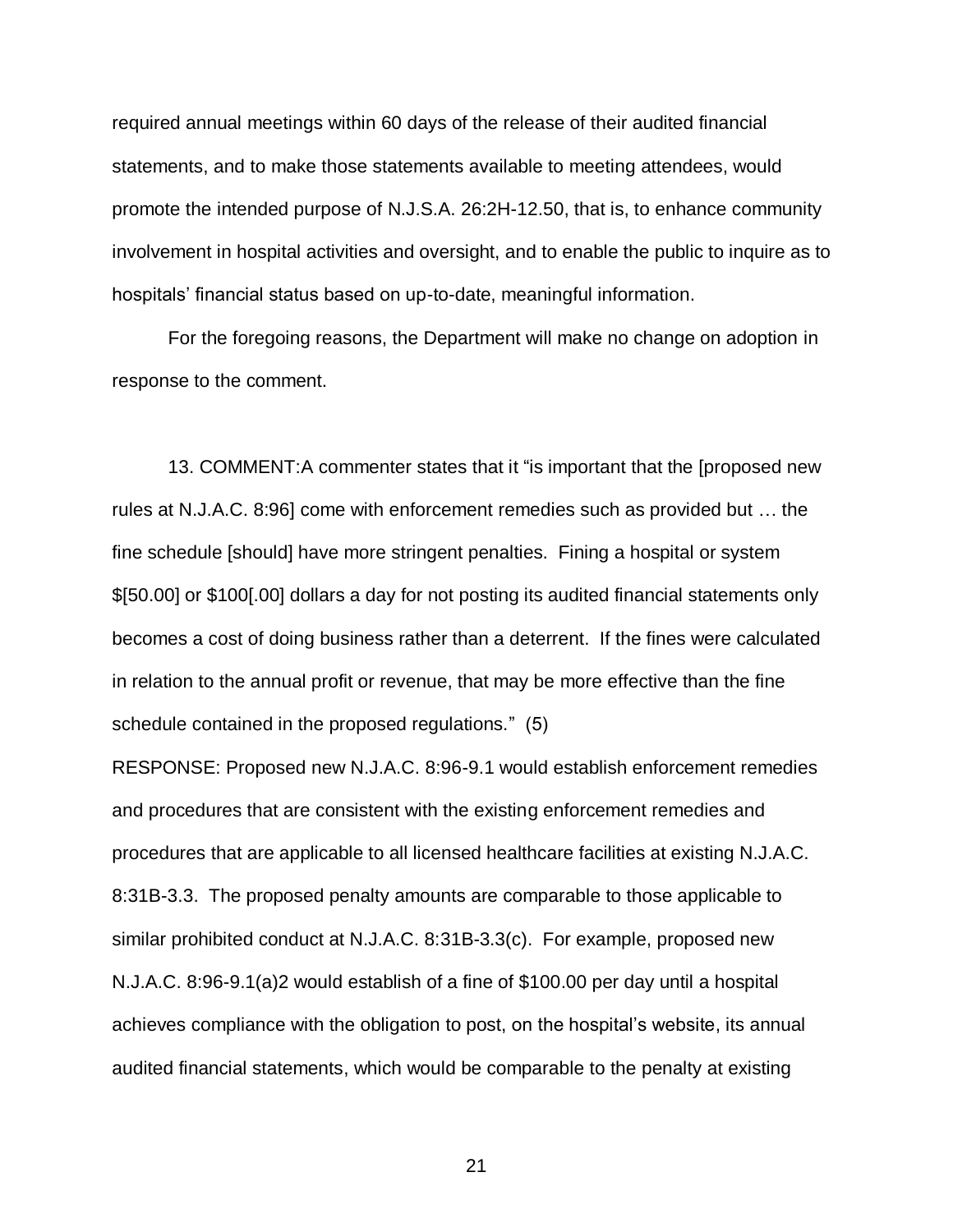N.J.A.C. 8:31B-3.3(c) for late submission of a hospital's annual audited financial statement. Likewise, proposed new N.J.A.C. 8:96-9.1(a)3 would establish of a fine of \$50.00 per day until a hospital achieves compliance with the obligation to submit to the Department its quarterly unaudited financial statements, which would be comparable to the penalty at existing N.J.A.C. 8:31B-3.3(c) for late submission of a hospital's quarterly financial and utilization data specified in N.J.A.C. 8:31B-3.3(b). For the foregoing reasons, the Department will make no change on adoption in response to the comment.

14. COMMENT: A commenter states that it "is unfortunate the Department did not include the recommendation from the [*Transparency Report*] for requiring reportage of contracts with related parties, self-dealing, or conflicts of interest. As the [*Transparency Report*] states, 'Self-dealing and conflicts of interest can lead to losses that endanger the health care system, compromise access to hospital care, and bring into question the stewardship of public funds.' It continues with stating that related[- ]party [transactions] could be entered into for fraudulent purposes. Given that the Department is aware of this conflict[,] responsible action would dictate the necessity for including this issue in the proposed [rulemaking].

Additionally, [the commenter] would have liked to have seen a more definitive approach to the reportage of sale-leaseback agreements that would strengthen what was recommended in the [Transparency Report at 19-20]. Reporting such a transaction only to the Department and at its annual public meeting hardly holds the hospital accountable to the public. The proposed [rulemaking] would serve the public better if it [required] the healthcare entity to make public the sale-leaseback process." (5)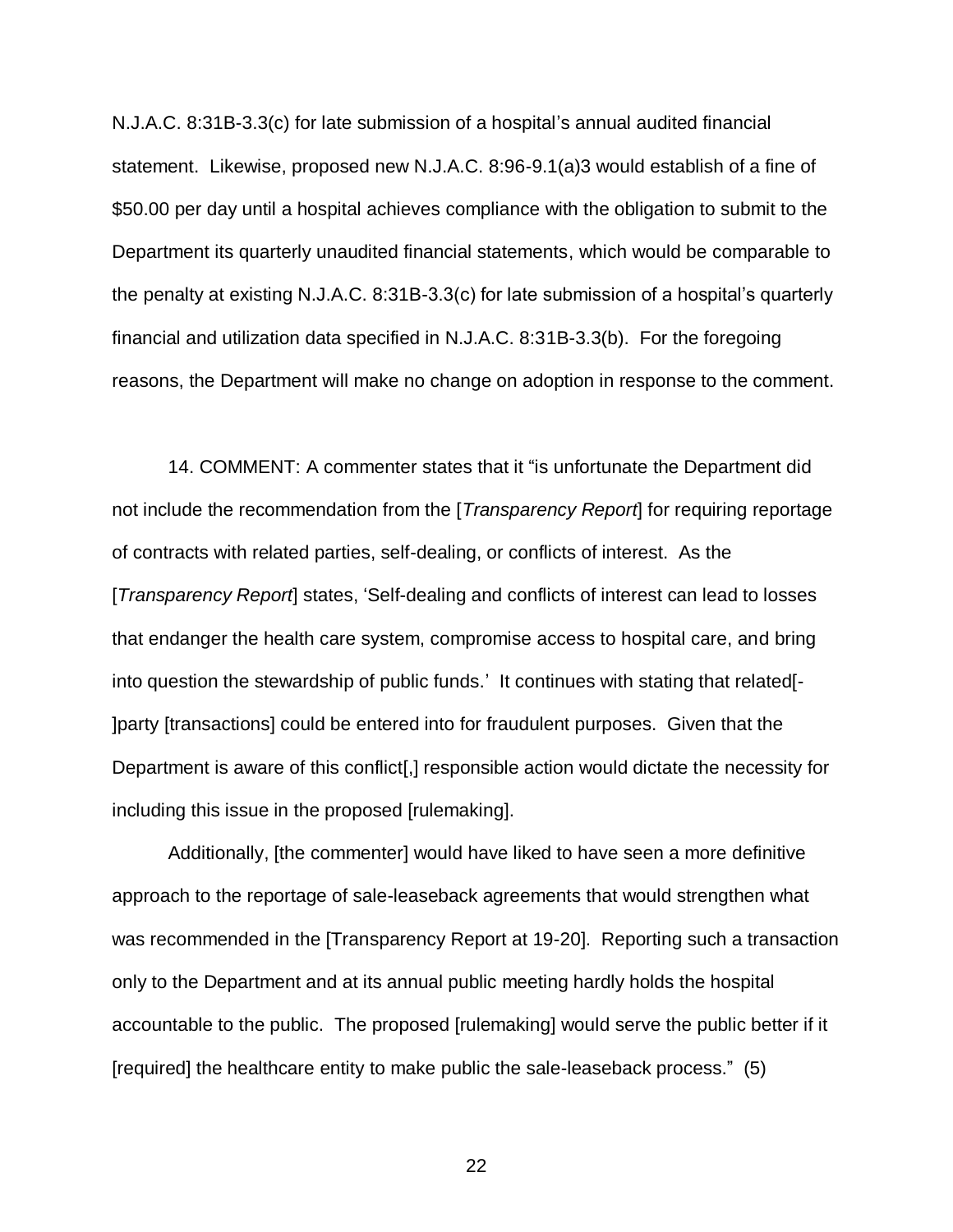Note: The Department received a letter dated August 16, 2017, that is, after the close of the public comment period, from the Honorable Loretta Weinberg, Senate Majority Leader (Legislative District 37), expressing support for the comments of Commenter 5, and emphasizing the Senator's dissatisfaction with the "lack of inclusion for reporting contracts with related parties, self-dealing or conflicts of interest." RESPONSE: The Department's rulemaking to implement some of the *Transparency Report* recommendations does not preclude its subsequent promulgation of additional rulemaking to implement other recommendations contained in the *Transparency Report*. The Department is using a phased approach, so that the promulgation of rules to implement some *Transparency Report* recommendations does not have to bide the Department's consideration of, and development of rulemaking to implement, other recommendations contained in the *Transparency Report*. The Department is developing rulemaking to implement the *Transparency Report* recommendations that the commenter identifies.

For the foregoing reasons, the Department will make no change on adoption in response to the comment.

#### **Federal Standards Statement**

The adopted amendments and new rules establish standards for hospitals to file with the Department and post to their websites their financial statements prepared in accordance with generally accepted accounting principles (GAAP). Some or all of the hospitals that are subject to the adopted amendments and new rules, depending on their respective corporate or business structures, are subject to standards that the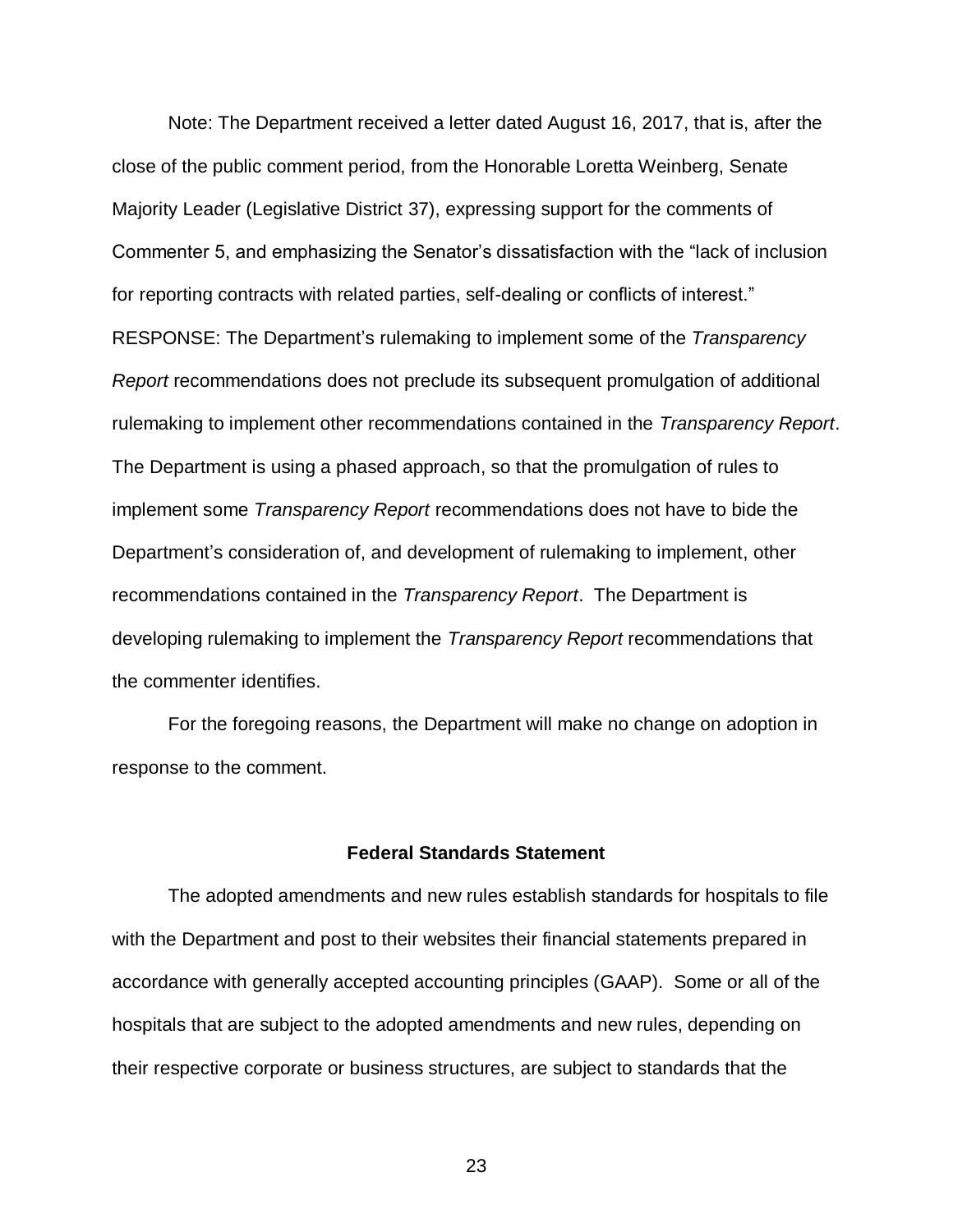United States Securities and Exchange Commission (SEC) and the Municipal Securities Rulemaking Board (MSRB) administer governing the required content of corporate utterances, such as financial statements. See 15 U.S.C. §§ 78m and 78o and 17 CFR 240.15c2-12 and 249.310. The adopted amendments and new rules are consistent with those laws inasmuch as the SEC and the MSRB recognize GAAP as an authoritative standard for the presentation of financial statements. See SEC, Commission Guidance Regarding the Financial Accounting Standards Board's Accounting Standards Codification, Release Nos. 33-9062A, 34-60519A, and FR-80A (August 19, 2009; effective August 25, 2009), available at http://www.sec.gov/rules/interp/2009/33- 9062a.pdf; MSRB Rule G-32; MSRB Notice 2010-15 (June 2, 2010), available at http://www.msrb.org/Rules-and-Interpretations/Regulatory-Notices/2010/2010-15.aspx; MSRB Notice 2010-32 (August 27, 2010), available at http://www.msrb.org/Rules-and-Interpretations/Regulatory-Notices/2010/2010-32.aspx?n=1; and United States Government Accountability Office, "Dodd-Frank Wall Street Reform Act: Role of the Governmental Accounting Standards Board in the Municipal Securities Markets and Its Past Funding," GAO-11-267R (January 18, 2011), available at http://www.gao.gov/products/GAO-11-267R ("GASB establishes standards of accounting and financial reporting for state and local government[s of the United States of America]. Established in 1984 as an operating component of the Financial Accounting Foundation …, GASB is recognized by the American Institute of Certified Public Accountants as the body that sets generally accepted accounting principles (GAAP) for state and local governments.").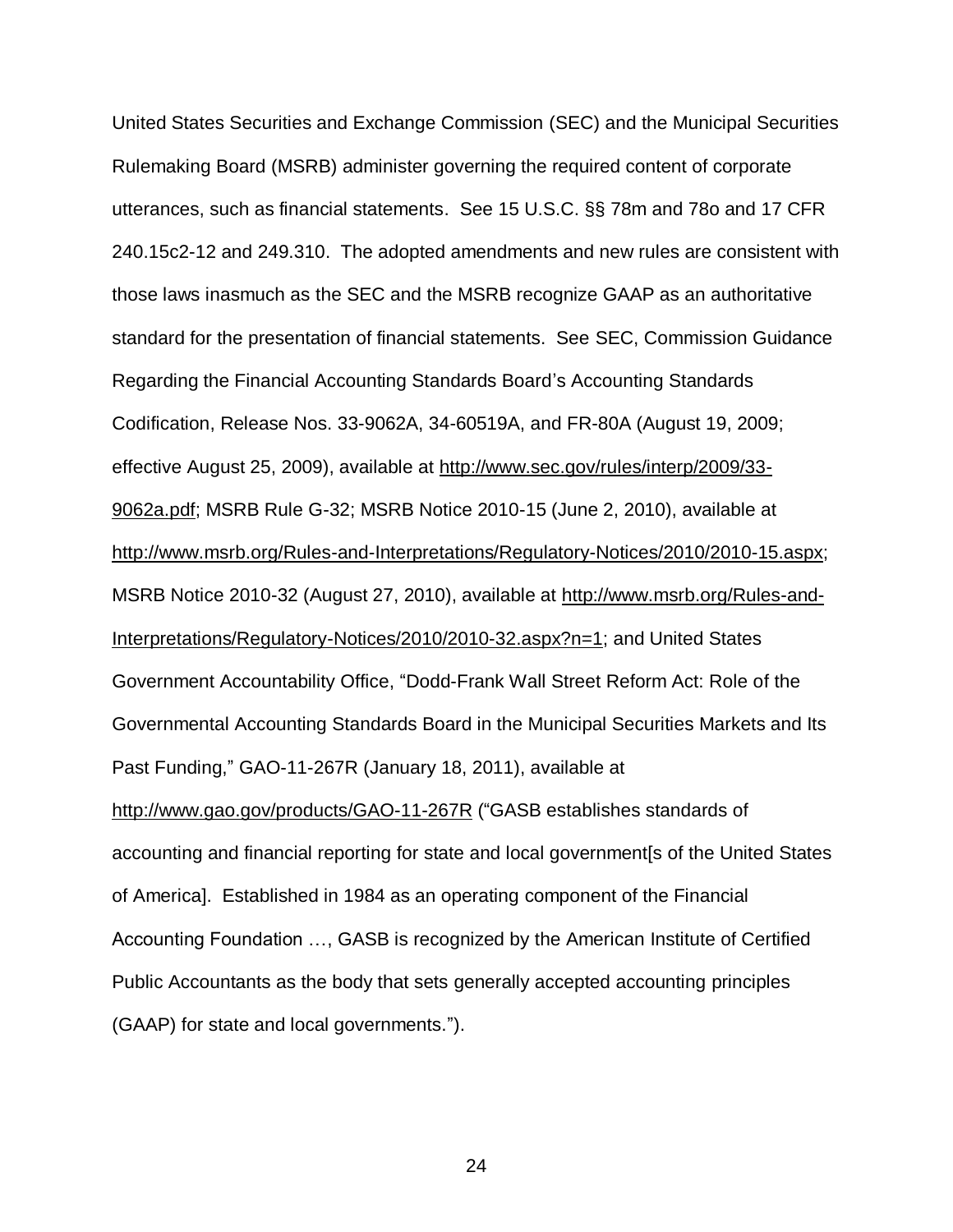Except as described above, there are no Federal standards applicable to the adopted amendments and new rules. The Department is not adopting the amendments and new rules under the authority of, or to implement, comply with, or participate in a program established under Federal law or a State law that incorporates or refers to a Federal law, standard, or requirement. The Department adopts the amendments and new rules under the authority of N.J.S.A. 26:2H-1 et seq., particularly at 26:2H-5, 5.1a, 5.1b, 12.50, and 14. Therefore, a Federal standards analysis is not required.

**Full text** of the adoption follows (additions to proposal indicated in boldface with asterisks **\*thus\***; deletions from proposal indicated in brackets with asterisks \*[thus]\*): 8:96-1.1 Purpose and scope

(a) (No change from proposal.)

(b) This chapter applies to general \*[acute care]\* hospitals that the Department licenses pursuant to the Health Care Facilities Planning Act, N.J.S.A. 26:2H-1 et seq.

8:96-2.2 Issuance\*[,]\* **\*and\*** submission to the Department\*[, and internet posting]\* of unaudited quarterly financial statements\*[; waiver]\*

(a) (No change from proposal.)

\*[(b) Subject to (c) and (d) below, within the earlier of either 15 days of the submission thereof to the Department pursuant to (a) above, or 60 days of the close of a reporting period quarter, a hospital shall post on the home page of its website direct links to its cumulative unaudited quarterly financial statements or, in the case of a health care system that does not issue hospital-specific unaudited quarterly financial statements for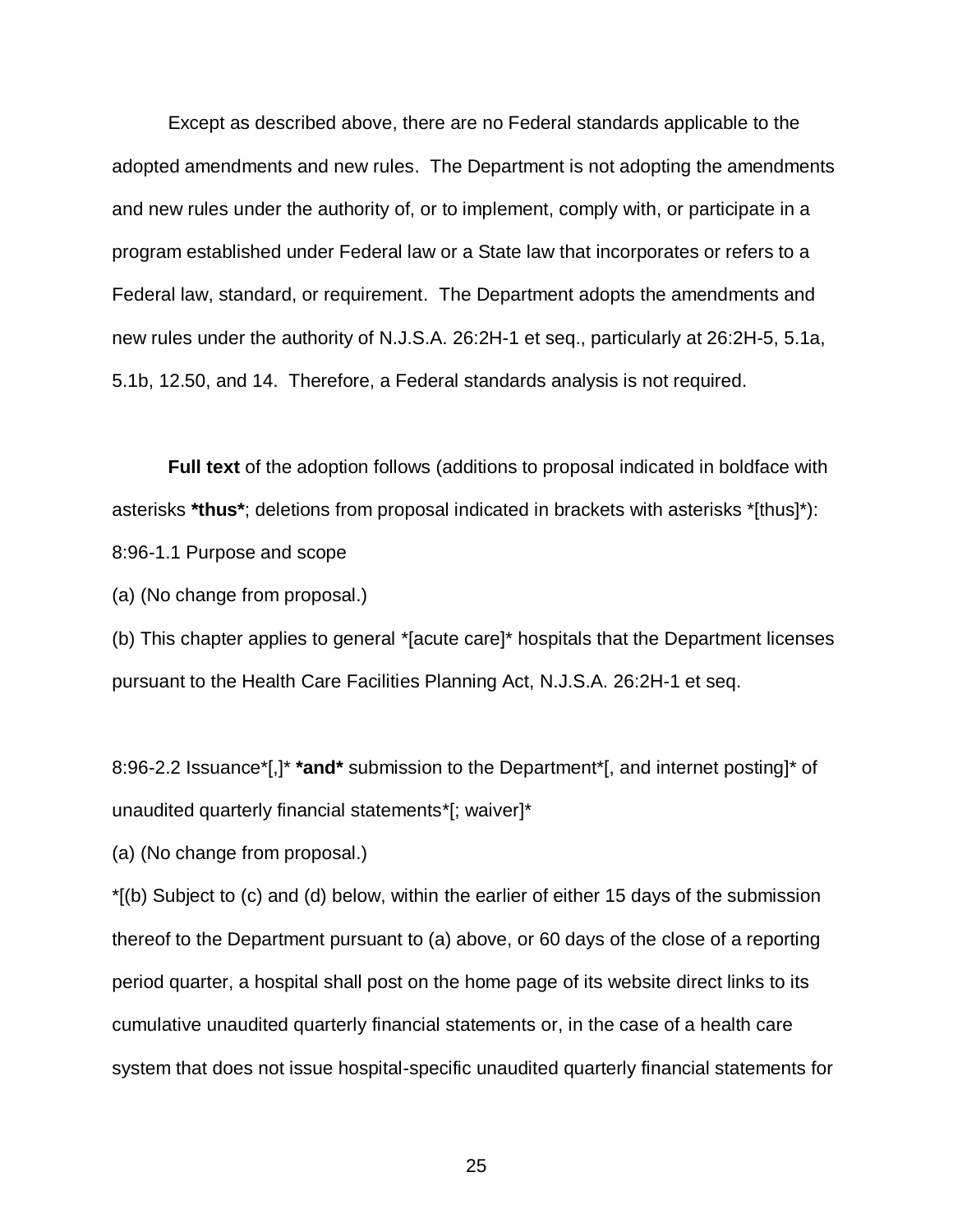each of its system hospitals, an unaudited quarterly statement of operations or income, with respect to the system hospital:

1. As a stand-alone document; or

2. At the page upon which they appear in either the EMMA® or the EDGAR systems.

(c) Each hospital can elect to post, with or adjacent to the financial statements, or, if applicable, the statement of operations or income, that it posts pursuant to (b) above, an accurate statement that highlights and describes the unaudited nature thereof and any caveat associated therewith.

(d) A hospital and/or health care system can elect to apply to the Department for a waiver of compliance with (b) above on the grounds that posting unaudited financial statements and/or, if applicable, an unaudited statement of operations or income, would conflict with applicable filing and disclosure standards, or other applicable law.

1. To apply for a waiver pursuant to (d) above, a hospital and/or health care system shall submit a waiver application to the Department using form CN-28, which is available at N.J.A.C. 8:37 Appendix B and the Department's forms page at

### [www.nj.gov/health/forms:](http://www.nj.gov/health/forms)

i. At least 90 days prior to the date by which this section otherwise would require posting of unaudited quarterly financial statements or, if applicable, an unaudited quarterly statement of operations or income; and

ii. That contains citations to the applicable standards and/or laws with which the applicant asserts posting would conflict, and a description of how posting would conflict therewith.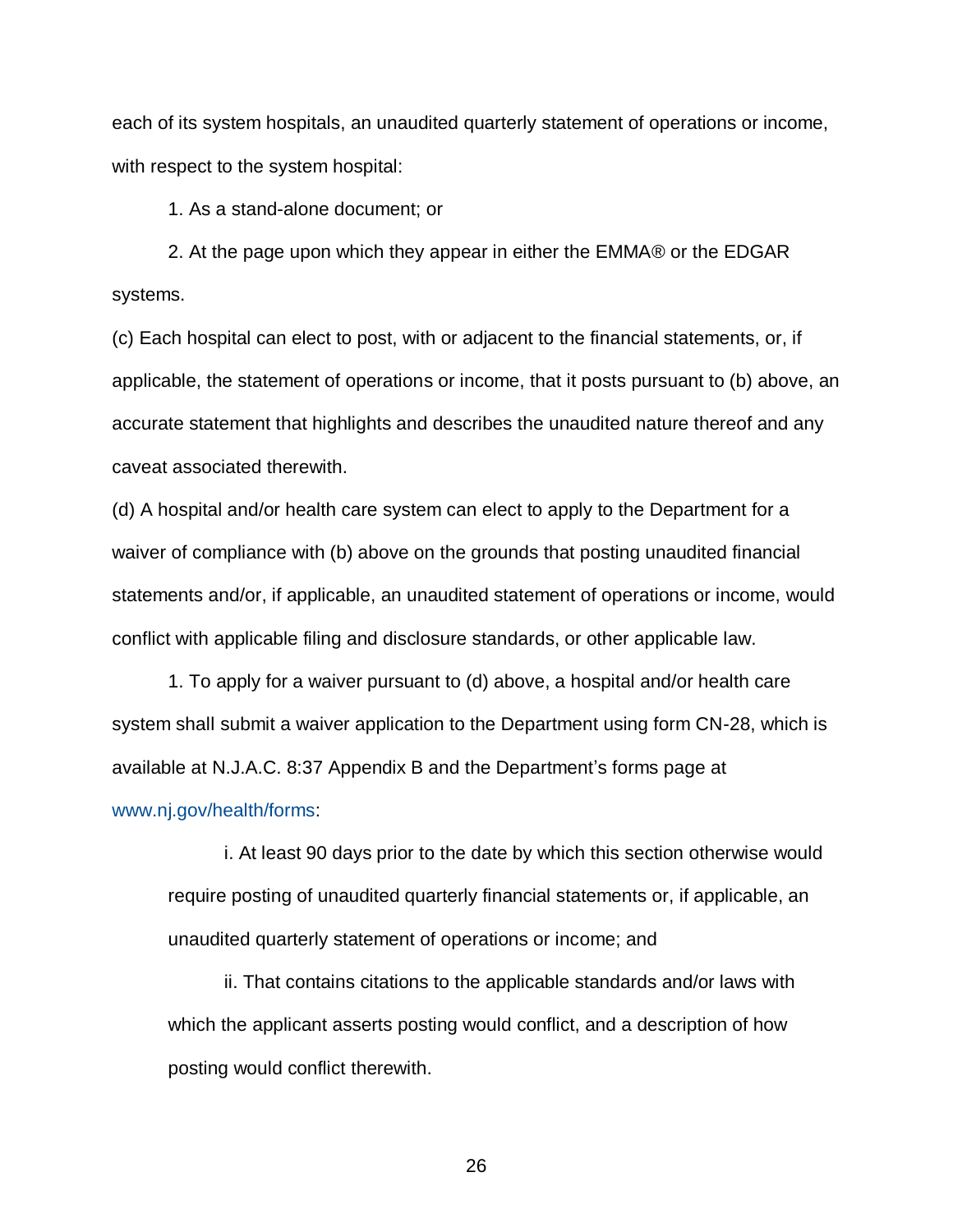2. The Department will grant a waiver application if it determines that posting the unaudited quarterly financial statements or, if applicable, the unaudited statement of operations or income, would, or is likely to, conflict with applicable filing and disclosure standards, and/or other applicable law.]\*

### SUBCHAPTERS \*[5]\* **\*4\*** THROUGH 8 (RESERVED)

8:96-9.1 Enforcement remedies and procedures

(a) In accordance with applicable enforcement procedures, and in addition to available enforcement remedies at N.J.A.C. 8:43E-3, and subject to (b) below, the Department may assess civil monetary penalties pursuant to N.J.S.A. 26:2H-13 and 14 for violations of this chapter as follows:

1. – 3. (No change from proposal.)

\*[4. For failure to post unaudited quarterly financial statements or, if applicable, an unaudited quarterly statement of operations or income, in accordance with N.J.A.C. 8:96-2.2(b), and subject to the Department having granted a waiver pursuant to N.J.A.C. 8:96-2.2(d), \$50.00 per day until compliance occurs;]\*

\*[5.]\* **\*4.\*** For failure to convene a public meeting pursuant to N.J.A.C. 8:96-3.1, \$100.00 per day until compliance occurs; **\*and\***

\*[6.]\* **\*5.\*** For failure to make available, to attendees at the public meeting convened pursuant to N.J.A.C. 8:96-3.1, copies of audited annual financial statements and/or, if applicable, the audited annual statement of operations or income with respect to a system hospital, in accordance with that section, \$1,000 per violation\*[;]\***\*.\***